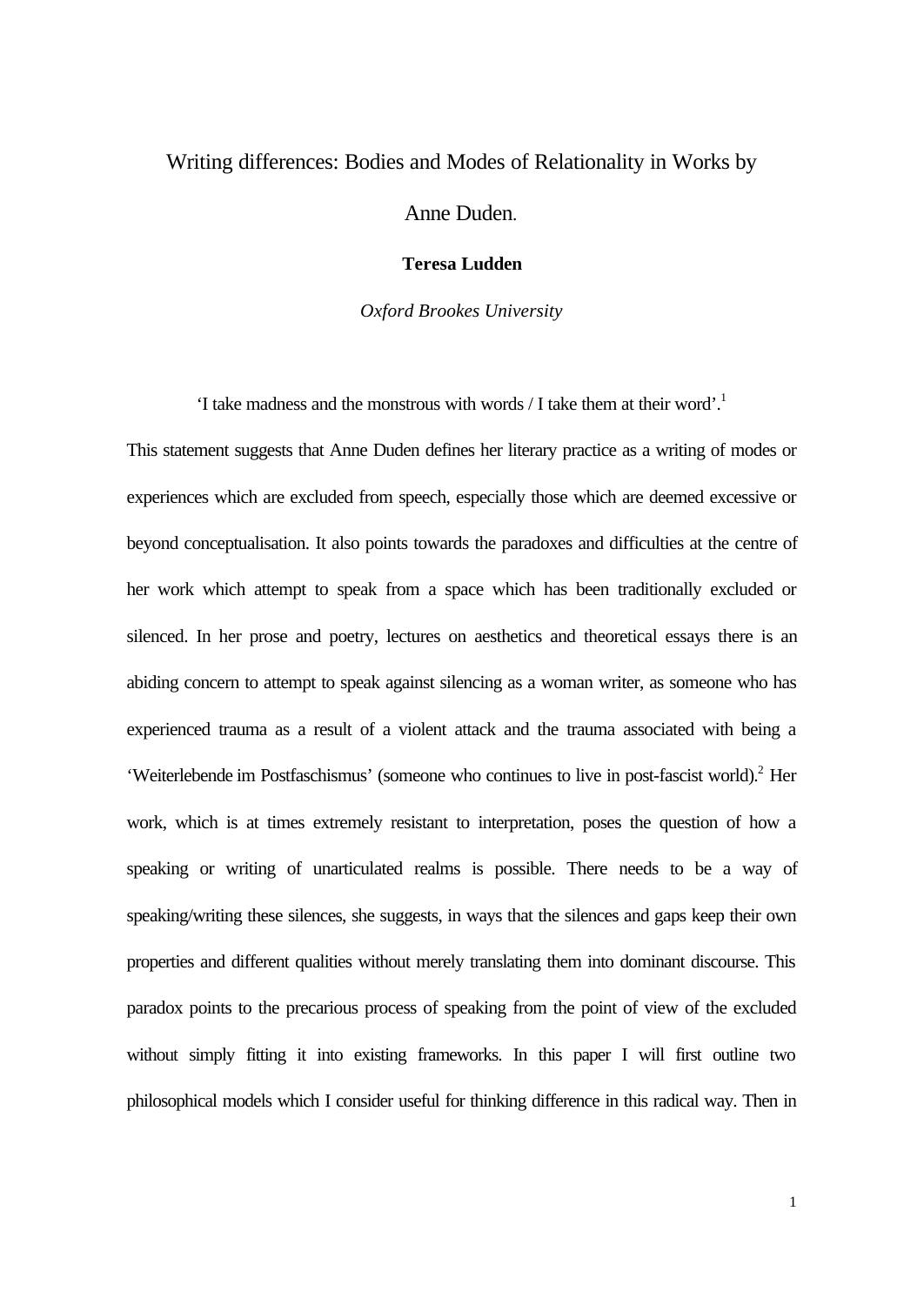the light of these ideas I will examine the different sorts of selves and bodies which emerge in Duden's first book *Übergang* (1982). With different relations to their environment and reconfigured boundaries, they are positioned as 'other' to culture, and it is from this 'oblique perspective' that this writing is able to look at culture's blind spots, at differences which have been excluded.

#### **Models of 'difference'.**

Duden has read widely in philosophy and aesthetics and has stated that the philosophy of Friedrich Nietzsche and Luce Irigaray have been influential on her thinking. The issues that these philosophers raise regarding the question of difference illuminate important aspects of her work. In Nietzsche's critique of anthropocentric hubris and of a culture which privileges 'Reason', and in Irigaray's criticism of the oppositional subject/object, mind/body relations dominant in Western culture, spaces left unmapped or unthought are illuminated. Thus, by bringing the two philosophers' works together, useful models of thinking difference emerge which will be discussed in the following section.

In his essay 'On Truth and Lies in an Extra-moral Sense'<sup>3</sup> Nietzsche is critical of human Reason and its centrality in Western culture. He suggests that the claims made for human intellect are exaggerated, suggesting that we know little, if anything at all, about two realms: nature and the body. Man's claims to self-knowledge are flawed, he argues, as his knowledge of himself is limited. 'Does not nature keep much from him', he writes, 'even about his body, to spellbind and confine him in a proud, deceptive consciousness, far from the coils of the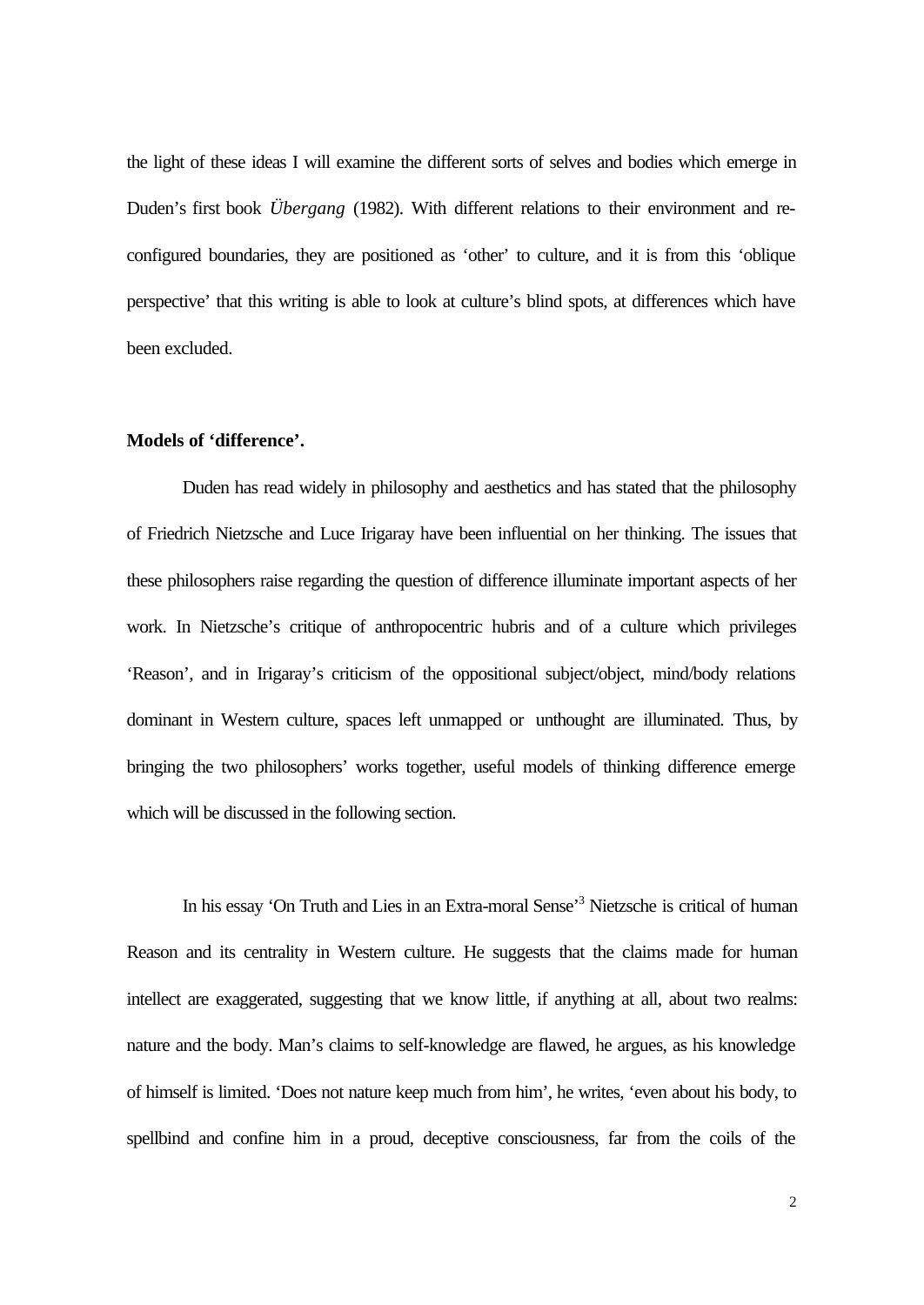intestines, the quick current of the blood stream, and the involved tremors of the fibres?'<sup>4</sup> The 'body', then, not as concept but as flesh, the turns of the intestines and movement of fluids is something which slips through the net of consciousness; indeed, consciousness is based in the forgetting of the body and nature which, Nietzsche suggests, would overwhelm the subject with the chaos of multiple ungraspable movements if he does not forget them.

Forgetting is a crucial constituent in the production of concepts too. When Nietzsche turns to language he states:

Every word immediately becomes a concept, inasmuch as it is not intended to serve as a reminder of the unique and wholly individualized original experience to which it owes its birth, but must at the same time fit innumerable, more or less similar cases—which means, strictly speaking, never equal—in other words, a lot of unequal cases. Every concept originates through our equating what is unequal. […] We obtain the concept, as we do the form, by overlooking what is individual and actual; whereas nature is acquainted with no forms and no concepts, and likewise with no species, but only with an X which remains inaccessible and undefinable for us.<sup>5</sup>

The definitions of difference which emerge here in Nietzsche's thought are important and it is these definitions I will work with in my interpretations of Duden's texts. So 'Differences' are what are forgotten when the concept or word is used to describe unequal cases. Difference is that which is excluded when abstract concepts are produced, the completely unique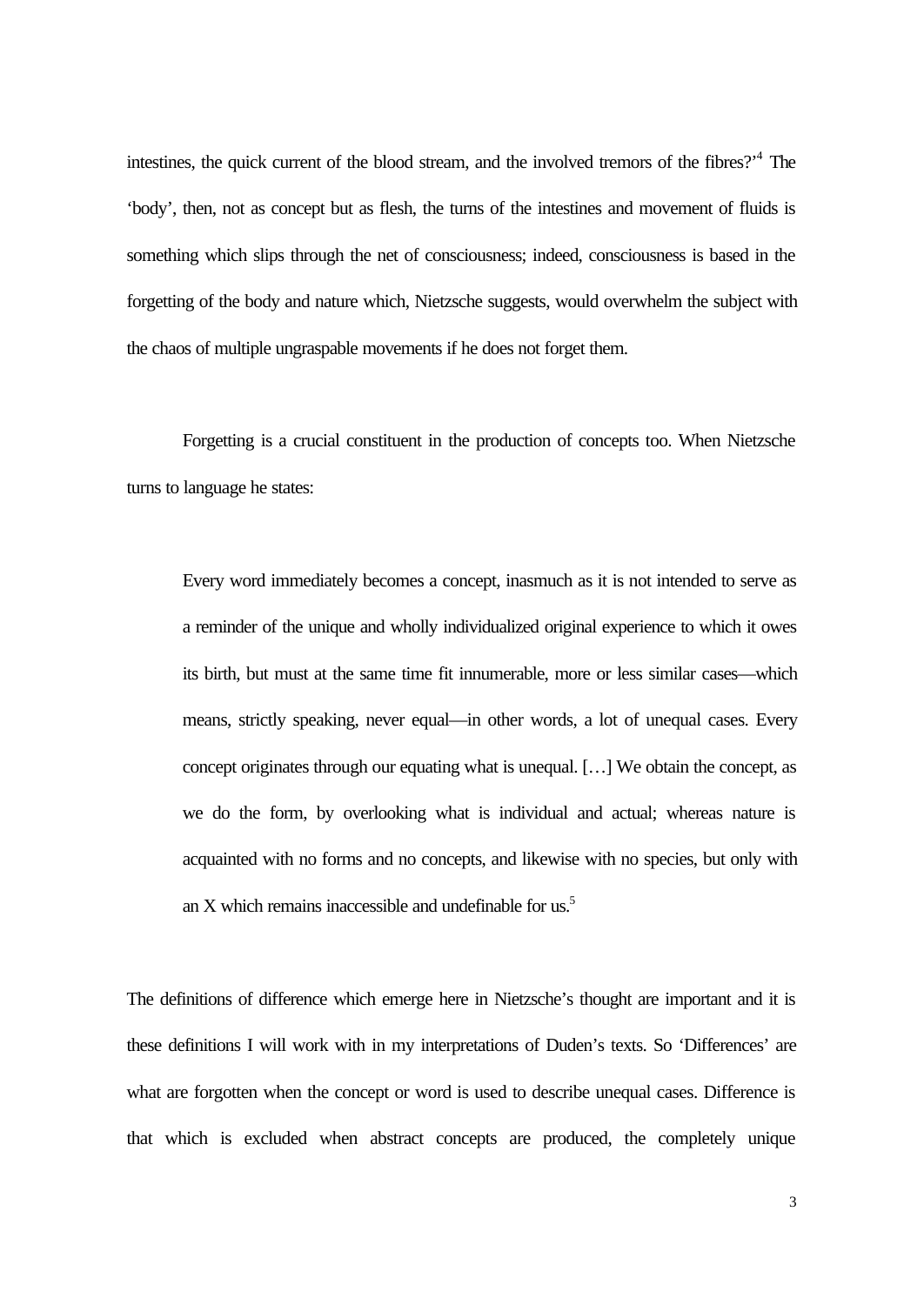experiences, qualities and characteristics, individual specificities which are overlooked by the concept which replaces them. There is also what Nietzsche calls the 'indefinable X' as a radical difference which remains outside the concepts humans use to categorise reality. Thinking with concepts or categories thus threatens to turn the natural world into something it is not - into man, and this leads to the human subject subsuming the natural or objective world. Nietzsche's problem with Reason is that it is anthropomorphic ('man treats himself as the measure of all things'); it continually translates the world into its own categories, reducing everything to the same 'analogous to man'. Words and concepts, then, are generally used to translate the objective world into human categories with the human acting as the centre and yard stick. If man is the measure of all things, 'difference' would primarily be defined as that which is different 'from' man which would set up a hierarchy with man as the defining standard. For Nietzsche, however, a more honest mode of relating to the world would be to recognise that concepts and words are not universally valid labels but 'metaphors' and approximate translations of the chaos of specificities. Man generally must forget that the concepts he uses are metaphors in order to live in 'repose, security and consistency'. Remembering that concepts might not be universally valid, then, would open up areas which man cannot categorise and 'differences' which may not be different 'from' a human reasonable standard but different in their own right.

Nietzsche's thought is also useful when considering 'difference' because he suggests that when the mind 'forgets' individual particularities in the formation of the concept of the leaf, those other individual differences are not simply negated.<sup>6</sup> There is an *active forgetting* at work; difference has to be forgotten so that we are not overwhelmed by the chaos of individual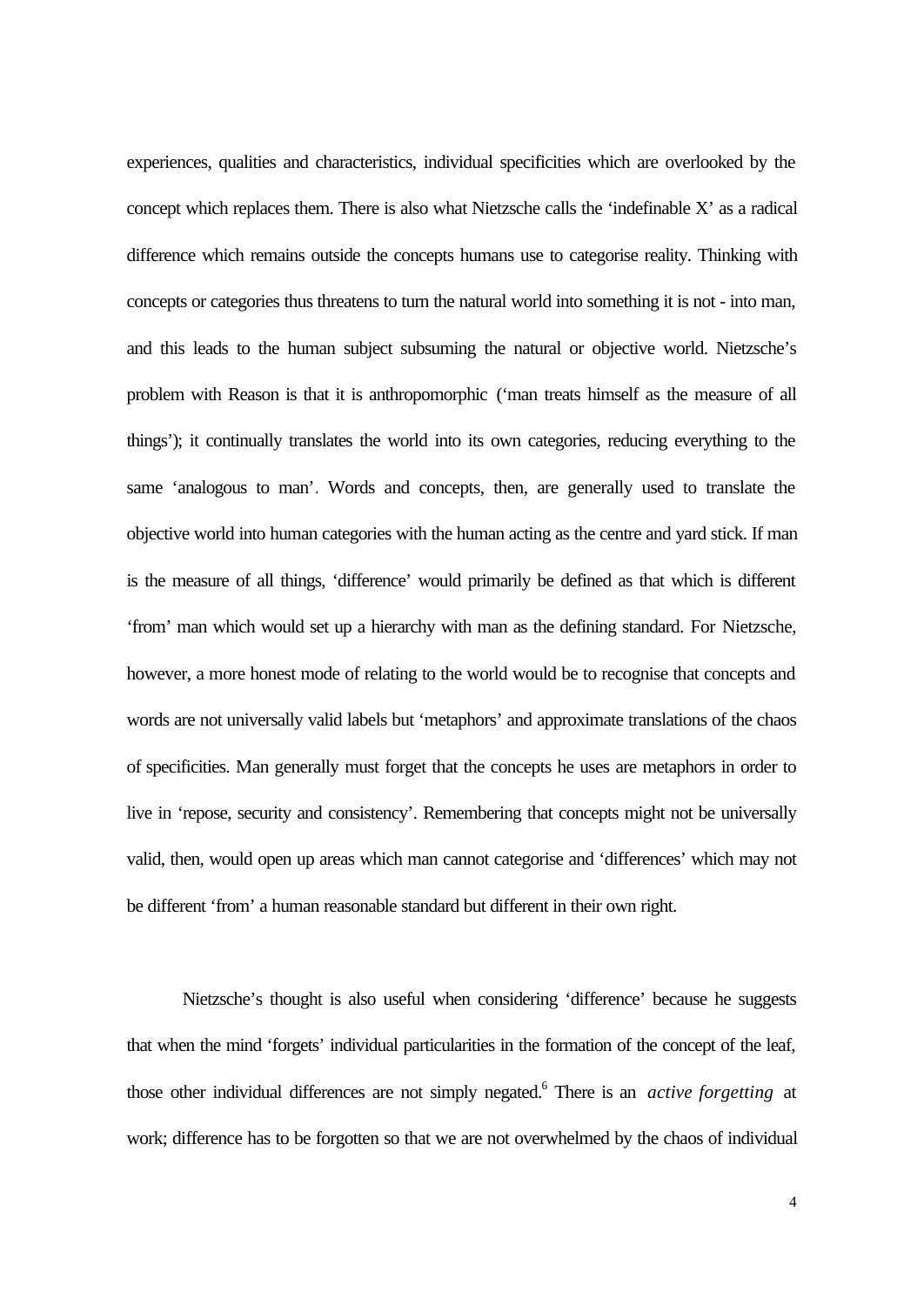specificities which we have to forget in order to be able to label the world effectively. But there cannot be sameness, there would be no concept, without the differences that are obscured.

In her early work Luce Irigaray, like Nietzsche, is critical of abstract universals, especially the notion of the universal subject and how this subject has been represented in the Western philosophical tradition. She is interested in what has been excluded in the theories of the subject and culture generally. In trying to sum up her book *Speculum* in a phrase it could be said that for Irigaray the whole of our culture is based upon the exclusion of women. This is not just a privileging of the male or masculine position - it is also necessary to the whole functioning and maintenance of the system. In the final note of the book she expresses it thus: 'In relation to the working of theory, the /a woman fulfils a twofold function - as the mute outside that sustains all systematicity; as maternal and still silent ground that nourishes all foundations'.<sup>7</sup> As well as critiquing theoretical constructs and erections on this 'silent ground' that are made possible by excluding some voices, Irigaray questions the type of subject dominant in our culture. Her analysis of the universal subject suggests that it is gendered and it is only able to set itself up as a standard if it has an appropriate and compliant object to reflect its self-image. In a way which is useful for our discussion of difference, she suggests that this abstract standard can only exist because the compliant object acts as a 'benchmark' so that 'the subject […] can sustain himself [...] by bouncing back off some objectiveness, some objective'.<sup>8</sup> i.e. the subject needs to posit objects in order to establish a self and yet a deliberate misconception of the 'objective' goes on; man measures himself against his own conception of the object and he presumes the natural world and matter to be passive or even dead so that they can only be shaped through the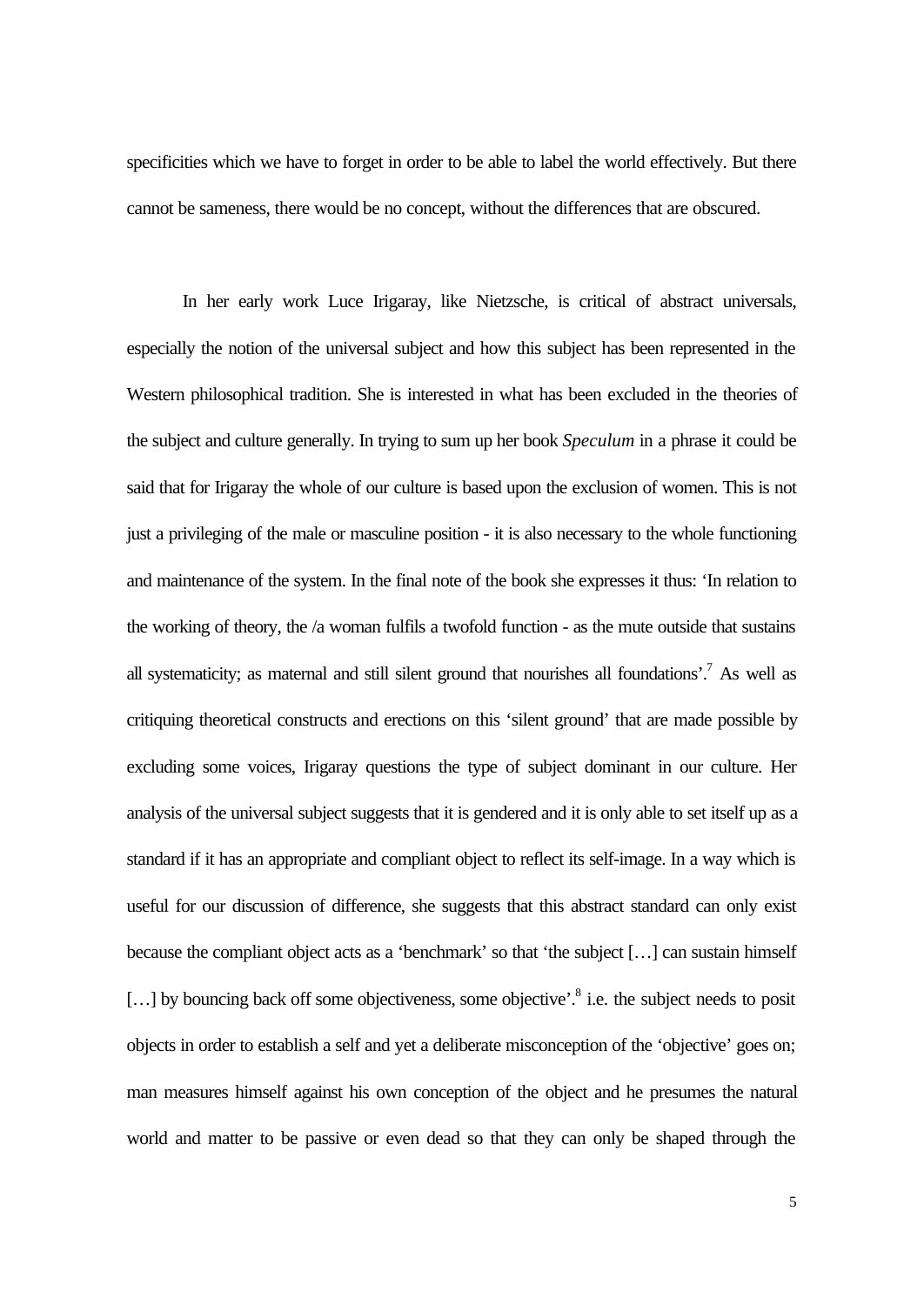activity of the subject and Reason. The standard and norm thus only comes about as a result of the suppression of different voices, of not hearing differences or acknowledging that the objective world may have meanings of its own.

Irigaray also expresses concerns about the formation of the transcendental subject through these structures. The problem with the subject, for Irigaray, is that it is an abstraction as it denies and transcends its connections with the material world: 'Rising to a perspective that would dominate the totality, to the vantage point of the greatest power, he thus cuts himself off from the bedrock, from his empirical relationship with the matrix that he claims to survey'.<sup>9</sup> Irigaray is playing with the multiple meanings of matrix which encompasses *mater* matter, (m)other and earth and bodily tissue. For her, the constitutive split between subject and object is created by the subject's distancing himself from body/earth/mother/woman/object which he 'masters' and supposes to be inert, flat, static. Irigaray's thought is useful because she again opens up a space for thinking difference as she constantly suggests that the silenced 'object' of culture - woman, the earth, matter - is not fixed by the subject's view of it and retains an element of 'excess' as it is not subsumed or adequately expressed in the subject's thought. Indeed, Irigaray also argues that the space of the object or matter is a *gap* in the thinking of the West and therefore a radical space of difference. This opens the way for the realisation that there could be (or already are) different realities with different relations to, and conceptions of, matter and nature but which are generally overlooked. Furthermore Irigaray does not want a notion of difference that is allied to the sense that it is still just one term or pole of a binary opposition. The oppositional structure works by positing an antithetical term in order to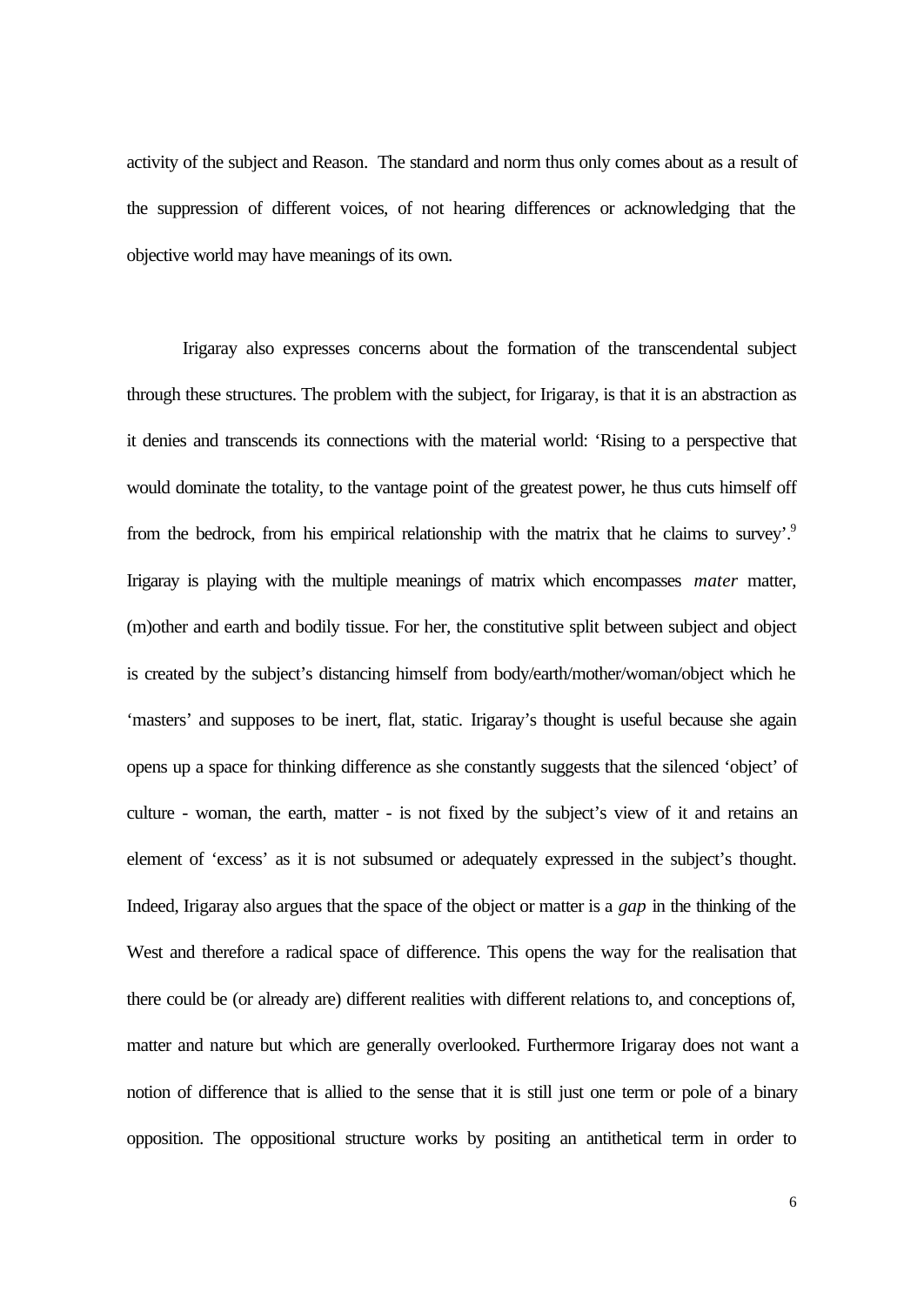safeguard one term's propriety and integrity to differentiate it from that which is not. She does not want 'difference from the universal subject' but subjects and cultures which are not compared to a norm. She thus raises the point that to talk of being 'different' suggests that you are different from something and thus still operating within a comparative structure. Difference understood as opposition for Irigaray can never speak truly differently because if one term is opposite to and different from an other it is still determined by a *logic* of the *same*. Her thought therefore proposes a breakdown of the oppositional dualities mind/body, culture/nature (or a recognition of now marginal areas where dualisms already do not function) in order to usher in a new culture.

## **Different bodies and relations in Anne Duden's** *Übergang*

I will now turn to two of Duden's short stories from her first book *Übergang* (1982) and the question of how bodies are written. Part of the difficulty and fascination of Duden's work is the complex articulation and treatment of the body as a site of extreme sensitivity and locus for difference. The images which occur in her prose and poetry place the body in a realm of radical fragmentation, dissolution, memory and opacity of meaning which has difficult access to representation. The texts thus articulate notions of difference similar to the theories examined above while being literary rather than theoretical. I will argue that the selves depicted in these texts with their fluid relations with the environment cannot be understood according to the model of the transcendental subject or categorising Reason which Irigaray and Nietzsche critique. The way the narrator relates to the surrounding world is very different from the transcendental subject Irigaray described which abstracted and separated himself from the material and natural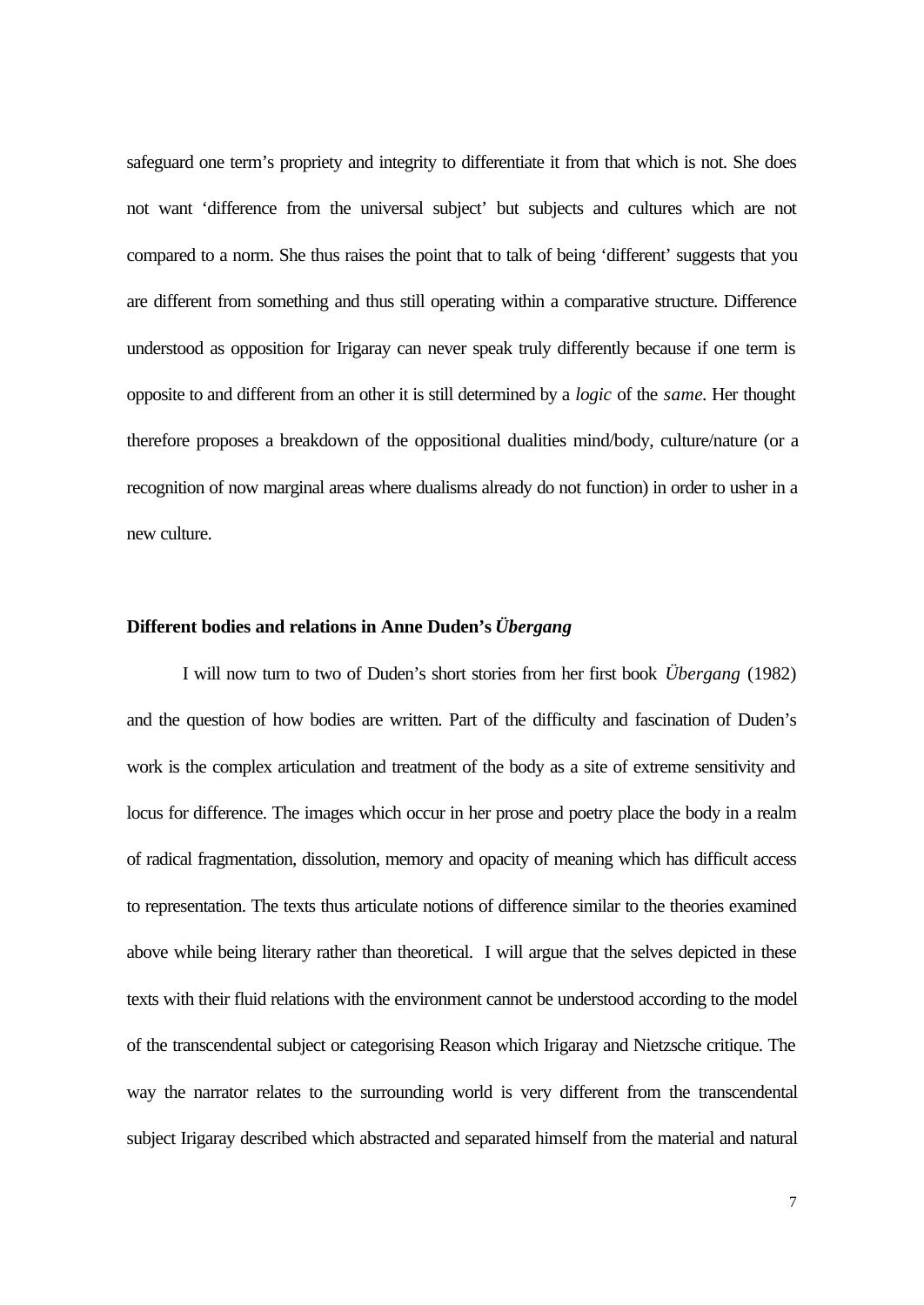world. Nor do the narrators conform to Nietzsche's human subject which forgets the bodily and imposes concepts on the world by exercising a categorising Reason. The recurring descriptions in the texts of disintegrations of bodies and selves as the boundary between self and other breaks down is what the author means in the opening quotation by writing 'madness' and 'chaos'. In Duden's texts the writing comes from *inside* these states so that we encounter selves and bodies in flux, not translated into categories from a position outside.

Duden's first book *Übergang* (1982) comprising eight different texts means 'crossing over'<sup>10</sup> and alludes to the multiple crossing of boundaries in the different texts. For instance, the writing frequently dwells on the borders between states such as waking and sleeping, day and night, inside and outside or focuses on experiences when borders (for instance a room or a house in which the narrator is located) are crossed by sounds or sights of nature or of the city. In the first text ('The Country House') the narrator's breakdown comes from an excessive attention to sounds and colours, the movements immanent to the countryside outside her house until the division between house and nature collapses. The eight texts which make up the book 'Übergang' are arranged in two sections around a central text also called 'Übergang' (so the central story 'Übergang' is literally the cross-over point of the book.) I will firstly comment on aspects of this text before going on to look at a second text which comes towards the end of the collection ('The Mission and the Love').

## **'Übergang'**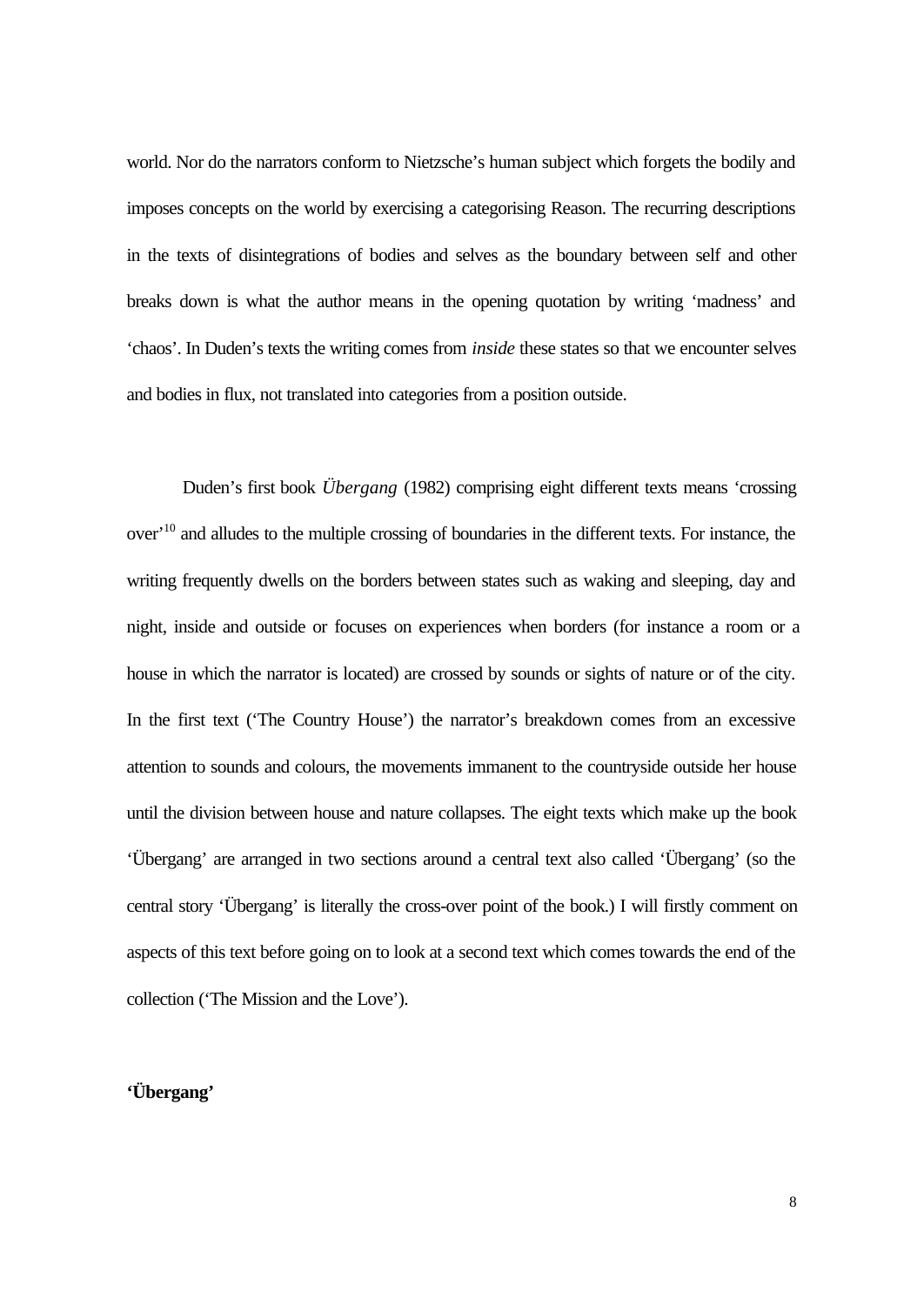In the central text, 'Übergang', the narration begins with a brief account of an attack on a group of friends in a Berlin nightclub told in the third person. During an attempt to flee, a woman in the group is injured by a brick thrown through the car windscreen. The vast part of the story takes place in the hospital where the woman undergoes plastic surgery to re-build her smashed face and where the narration switches from third to first person and thus into the disintegrated head of the victim - an uncomfortable move as the detail of suffering and bodily processes is almost unbearable. The overwhelming image of this text is the narrator's destroyed face which is smashed by the brick but which cannot be completely visualised despite the precise descriptions of the mucus and pain. The image of the shattered mouth immediately evokes notions of a body, state and subjectivity which has difficult and obstructed access to language. The narration, however, originates from the space of the smashed mouth, therefore the narration comes from a narrator who literally cannot speak. Thus a 'silent different speech' of the body is evoked which is nevertheless conveyed by the writing but not in a way which translates the body into the categories of human reason.

In the hospital scenes descriptions of mutating flesh and uncontrollable bodily movements are conveyed by the text without the narrator being able to make sense of them. The reader too, denied a 'gaze from outside', a stable place from which to view this body, is located in a bewildering 'in-between' space following the movements of the writing which trace the processes of the changing, mutating body. For example internal, fluid bodily processes sound undefinable as they burst into the narrative, apparently beyond the control of the narrating consciousness: 'It pressed itself, squashily stretching, up my throat, tore open the bandaged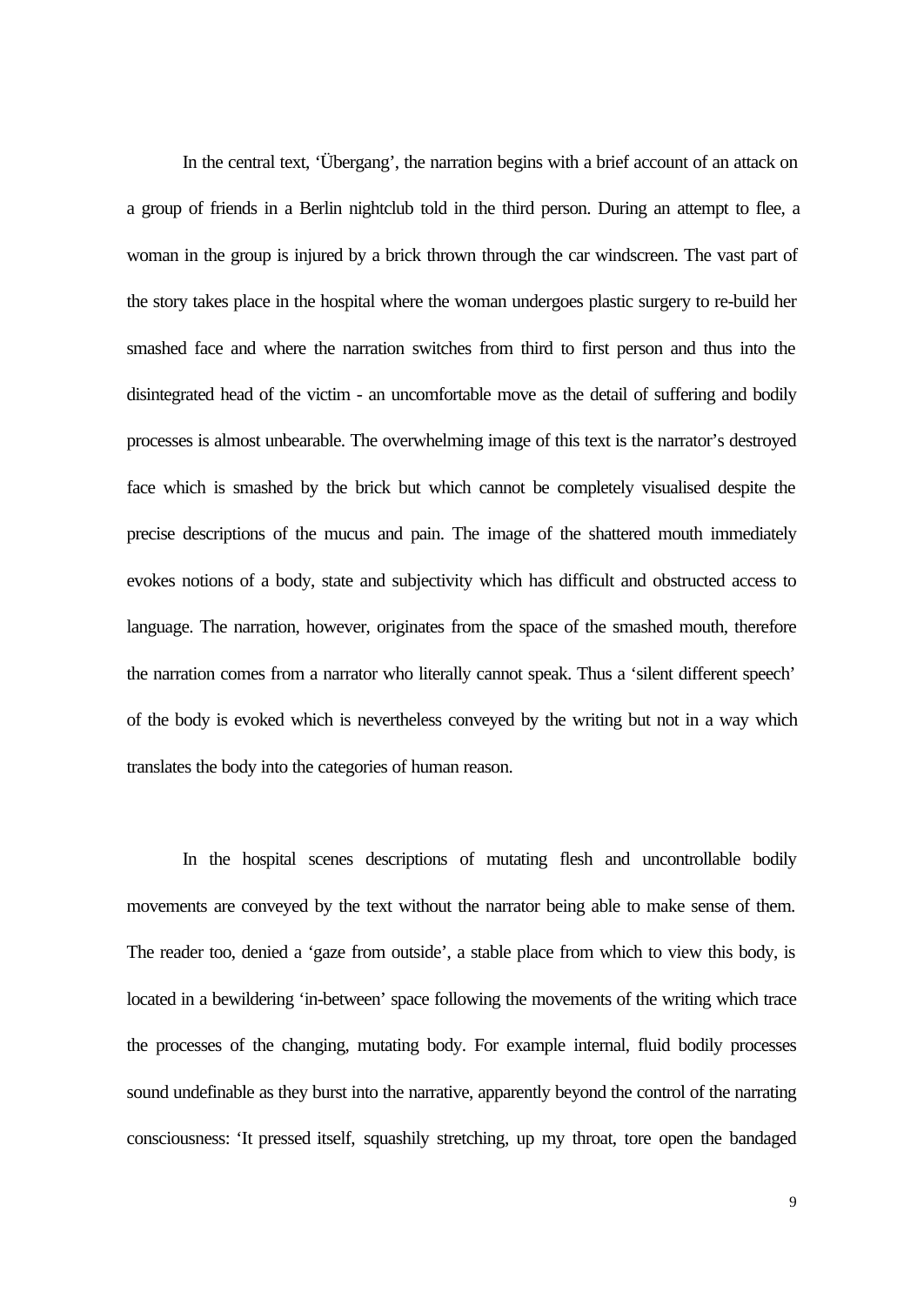jaws of hell … with savage strength and violence so that a stabbing, pulling, jerking and cutting dashed through the furthermost corners of the brain, and then rolled, as a slimy black-red substance like red wine with egg beaten in it, into a bath'.<sup>11</sup> Such sentences intrude into the internal monologue and in their vagueness initially sound suspended from concrete points of reference. It is only in the following paragraphs when her visitor, Till, enters her intermittent consciousness, holds the kidney dish and explains the occurrence, that the events start to fall into a shape and become recognisable to her and to the reader. He grants a partial perspective from outside: 'Then someone held me tightly and held the kidney dish so that the whole occurrence was recognisable as something final and closed and said clearly and distinctly: It's OK, it's nearly over, it's the blood in your stomach that needs to get out'.<sup>12</sup> We then realise that what we have just read is the experience of being sick from *inside* the body. Although the internal movements are described in detail, the body as a whole is sensed and not directly represented by the sight of another. We do not see a clear picture of 'it' but sense what it must be like to inhabit this body. Although there are partial descriptions by the 'I' from different perspectives, we never clearly 'see' the narrator's body from outside. We do not get a description of the broken face from the doctor's point of view, for example. At one point the narrator looks at herself in a mirror (and thus sees herself as an objectified image) but the reader is not given a clear idea of what she sees. We read only that 'I have never met anyone who looked like that or looked similar in any way'<sup>13</sup>, as if she cannot make sense of what she sees. Thus this type of writing suggests a different mode of signification and a refusal to equate naming and writing the body with fixing it within a static mode of representation.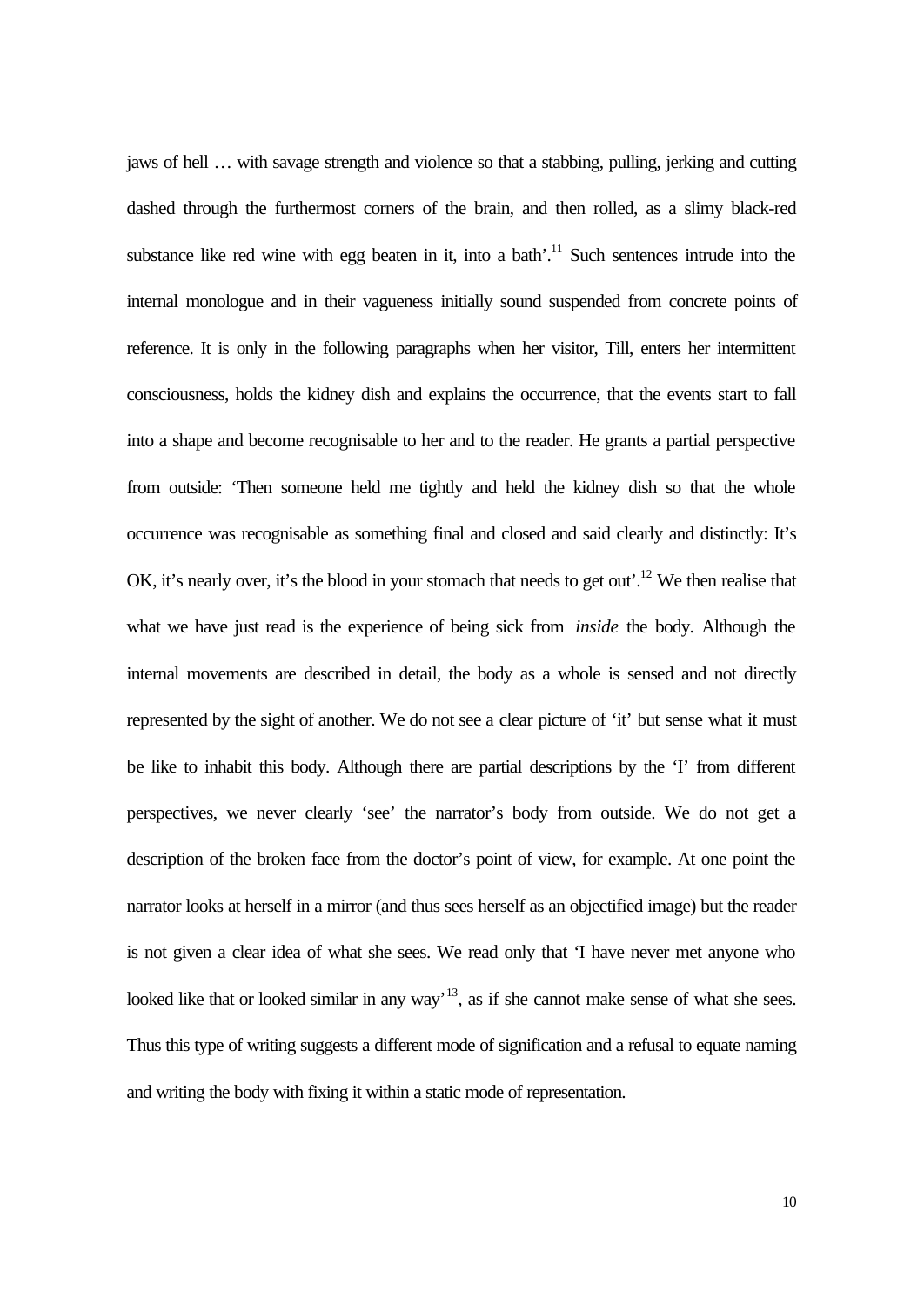Given the precise descriptions of pain, it is perhaps surprising that the narrator has a fleeting feeling of freedom when she first arrives in hospital before the face is patched up. The sense of freedom comes from the opening up of the face to its environment with which it now shares fluid boundaries. The images constantly suggest an explosion of the fixity of static form revealing instead movements and differences, interchanges between inside and outside. The connections between face and environment are graphically captured in sentences such as 'thick unending strings of mucus combined face and kidney dish into a loose entity<sup> $14$ </sup> where the unending bands of mucus continually connect with the environment and re-configure the boundaries of the body. The 'face', she thinks, now becomes a powerful image of a radical breakdown of boundaries and of the 'limitless chaos of the world'.<sup>15</sup> The narrator states that this is a relief because the apparent wholeness of the body has now been replaced with an image of flux which more accurately reflects the sense of living in a body which has moving relations with its environment. The smashed face is suddenly an image of 'chaos' suggesting fluid boundaries between self and other.

The sense of freedom also comes from a loosening of the bonds between words and reality as the face, it is suggested, cannot be subsumed by words or categories. The narrator thinks that the doctor's diagnostic statement, 'ah, you've been attacked', does not convey the full horror of the bodily experience - it leaves too much unsaid. With the explosion of fixed boundaries comes the rupture of the seemingly immutable bond between word and thing as the narrative stresses in places that the face is beyond form. The narrator suggests she is a state beyond fixed concepts and identity as her body and subjectivity literally do not fit prescribed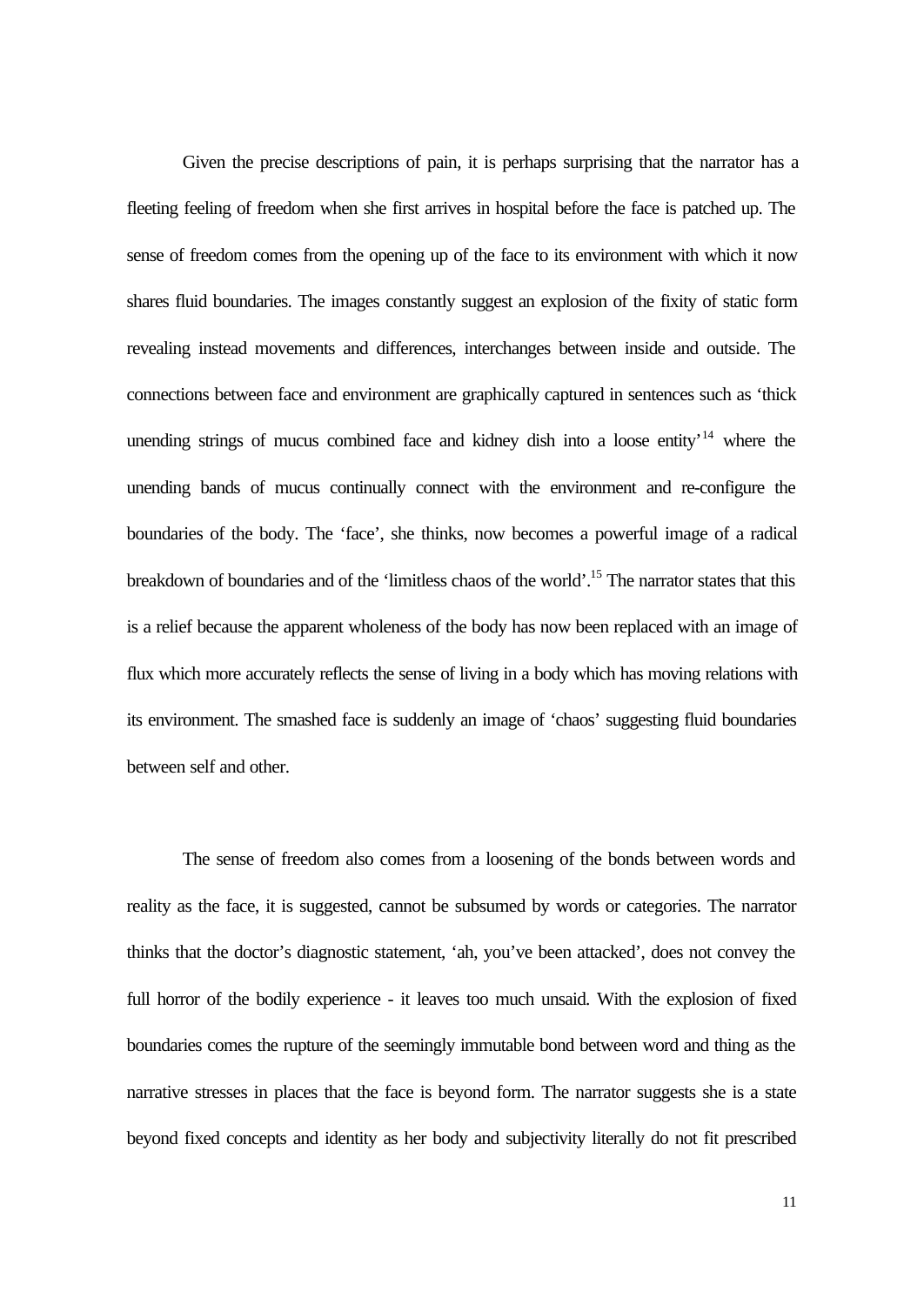patterns. She feels freed from a gaze which turns her into an objectified image, so when her visitors try to locate the 'old self' in the messy chaos of the face she perceives this as a threat: 'They wanted something from me, to know me or to recognise me, and wanted to prove it to me too. But I wasn't something knowable or identifiable, [I was] this foggy capsule, suspended, dim existence, a condition which did not coincide with their picture of me'.<sup>16</sup>

The threat comes from the friends' attempts to recognise, with recognition implying a return and repetition of the same ('wiedererkennen') rather than the radical rupture and suspension of 'normal' relations which the explosion of form implies. The fact that this face is *not* legible is experienced as a relief by the narrator. She does not want to emerge into a whole, recognisable identity. The friends, on the other hand, want to 'know' her which appears synonymous with fitting what they see into a fixed concept. The narrator cannot, and does not want to be, conceived as a fixed image; rather, she wants the freedom of non-identity. Thus we can see how Nietzsche's thinking of concepts would illuminate the text as the narrator does not want to be an abstract generalisation.

The text thus presents us with a paradox: it both suggests that the body and subjectivity of the narrator is beyond form, yet the intensity of the descriptions seemingly contradict the impression that the body is beyond form and therefore language. The paradox surrounding this writing is that it appears to narrate experiences, such as vomiting, which are non-verbal, without transposing them into a rational framework. The effect of such passages is not that language is imposed on the movements of the body but that language and the uncontrollable movements of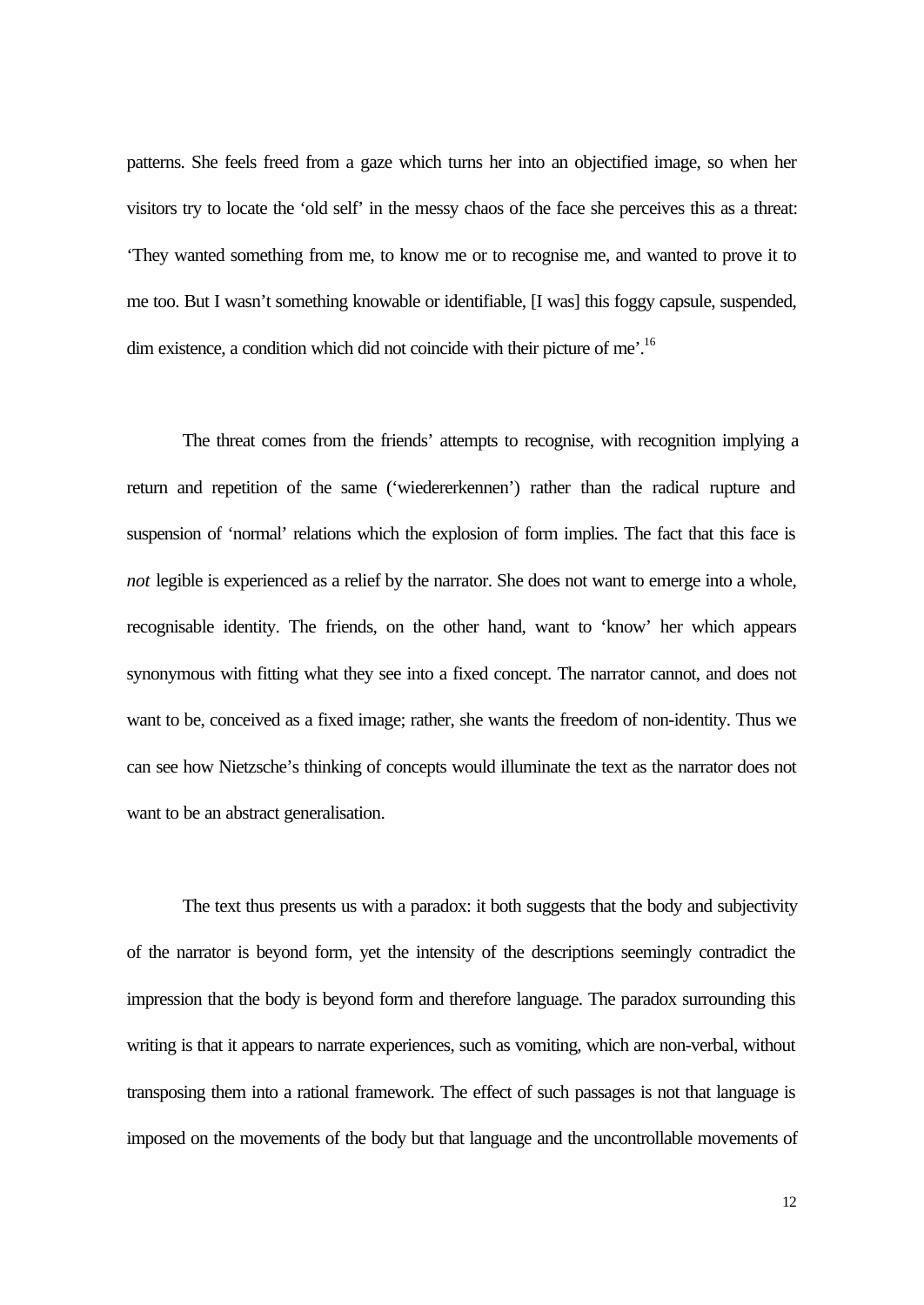the body become simultaneous. Normally when we vomit the body takes over and we do not verbalise the processes to ourselves while they are occurring. But the descriptions in the text have precisely this effect. Language continues at times we would normally expect it to cease and 'writes' pain and the body.<sup>17</sup> In places the narrative suggests that conceptual thought and images cannot be employed to describe the pain.<sup>18</sup> At other times, however, language inappropriately continues as the fractured consciousness splinters to 'think' pain and the rioting of the intestines. For instance, when the doctor inserts a pole into her face:

I have never experienced something so terrible, a satellite-thought repeated […] I watched from another point, once from below, as though I were hung up by my legs, upwards over my body, once as though from above. The pole towered through me like a stake, increasing in volume […] pushing lumps away […] thrust into something hard. From there it made its way via my throat into my intestines. The soft tissue began to revolt.<sup>19</sup>

The way the text is narrated suggests that this is not so much a writing of the body (with the body as object) but the body itself 'speaking' in all its specificities, including movements of entrails, which Nietzsche states we must forget to achieve consciousness.

## **'Der Auftrag die Liebe'**

This final section focuses on a shorter text which comes towards the end of the *Übergang* collection - 'Der Auftrag die Liebe' (The Mission the Love), and will tie the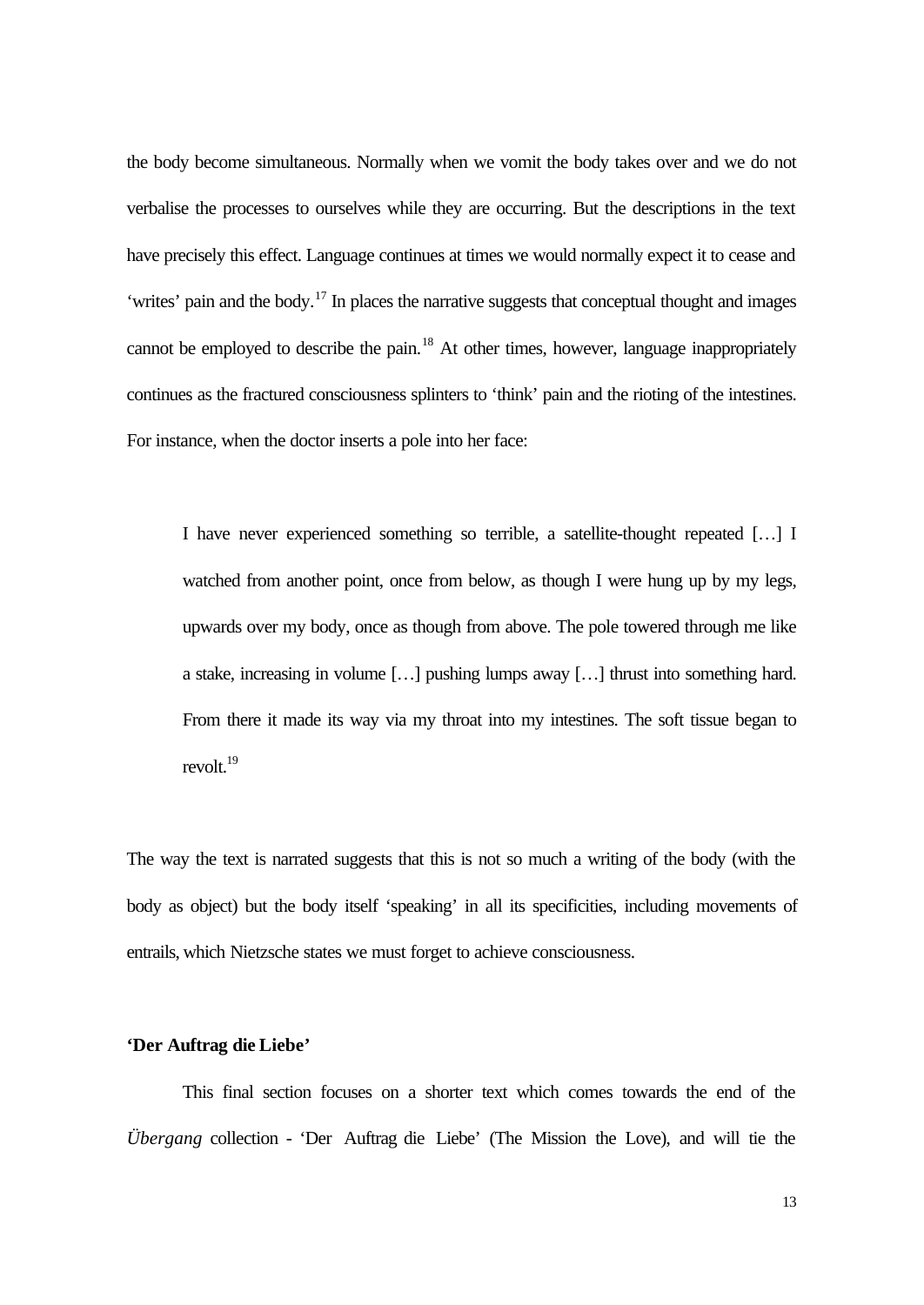discussion back to the philosophical models of difference. This story engages with a critique of culture based on the exclusion or forgetting of the body or matter which came out of the discussion of the theoretical models. On a simple surface level the text is about being in love. It is narrated by someone madly in love with a nameless man who does not seem to notice her at all in public and is fairly nonchalant about the relationship in private. The dynamic of her passionate thoughts and his lack of attention towards her is especially clear in a scene when the man, the narrator and a group of people are eating in a restaurant. The others at the table laugh at his stories, while the narrator cannot even swallow, yet alone talk, as she is constantly trying to fight off attacks of passion or 'love'. Again the physical is central, as the narrator's state of infatuation is described through bodily images of sweating, the pounding of blood, the drying up of the mouth. 'Love' ('die Liebe' of the title) appears in the images as an invisible, parasitic body which threatens to overwhelm the narrator by invading every cell of her body. In striking and humorous (at times self-parodying) images the narrator address 'love' in the third person, which she tries to control in an attempt to maintain dignity. In the midst of the turmoil the narrator experiences she goes to a gallery and looks at a painting which is reproduced in the text - Piero della Francesca's *St Michael*<sup>20</sup>, which introduces a set of theoretical allusions.

It is formally unusual for a literary text to include within its boundaries a visible image of what the narrator sees. The 'object' of the narrator's gaze is brought inside the text and confronts the reader. The image is also startling because for the first time in the book on p.112 (about 15 pages from the end of the text), we suddenly come face to face with a visible representation of a type of body which is very different to those we have encountered in the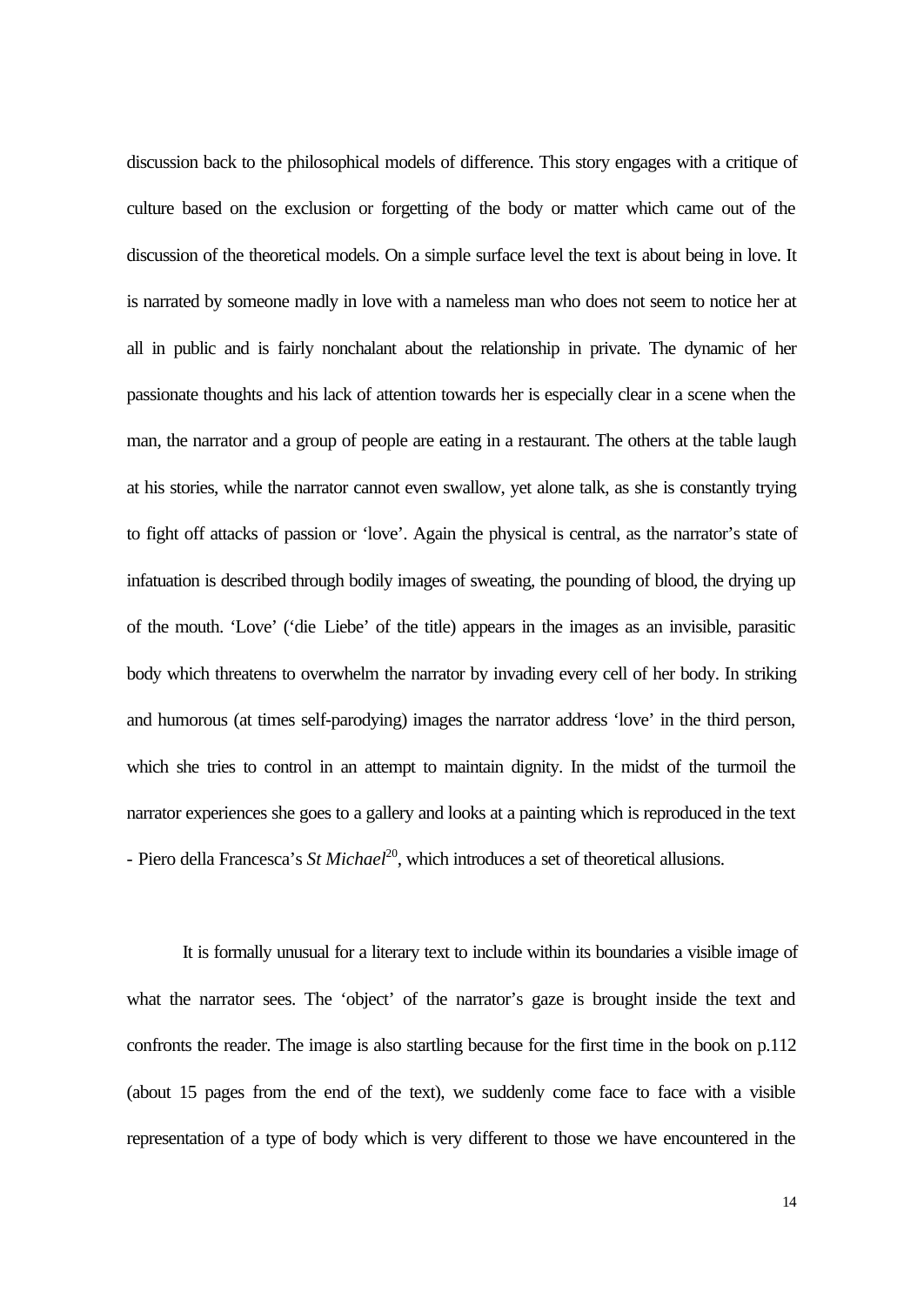other texts. A common experience in all the texts has been a breakdown of the narrator's body, and the writing conveyed precise sensations, movements and illnesses of the lived-in, fluid body. It is odd therefore to see the apparent unity of the saint's body. It is through this sense of strangeness that the norms governing the understanding and representation of bodies in Western culture are questioned. Through the quotation of the painting the text places the experiences of obsession or love within a cultural and philosophical framework which raises awareness of the cultural significance of passion or 'losing one's head'. The serpent has literally lost its head and lost the battle with the saint who looks supremely in control. The painting could tell, then, a cautionary tale about the dangers of losing control while privileging the figure who has kept his head.

The text does not explicitly engage in theoretical arguments, nor does it directly state that the serpent in the painting stands for passion or madness and Michael for Reason. Instead there is a complex web of allusions between the painting and the narrator's experience through repetitions of phrases such as 'stamp out the worm'.<sup>21</sup> These silent thoughts may be attributed both to Michael and the narrator at different parts of the text. He has literally stamped out the worm (the serpent) while the narrator has been seen to struggle to eradicate her 'worm' passion or love which has to be brought under control. At first it appears, then, that the narrator is aligned with Michael - just as we saw the narrator struggling to suppress 'love' earlier in the text, Michael has fought and overcome the serpent. However, here the similarities between Michael and the narrator end, as the narrator's attempts to control 'love' are ultimately unsuccessful. Increasingly we become aware through the fragmented interior monologue that the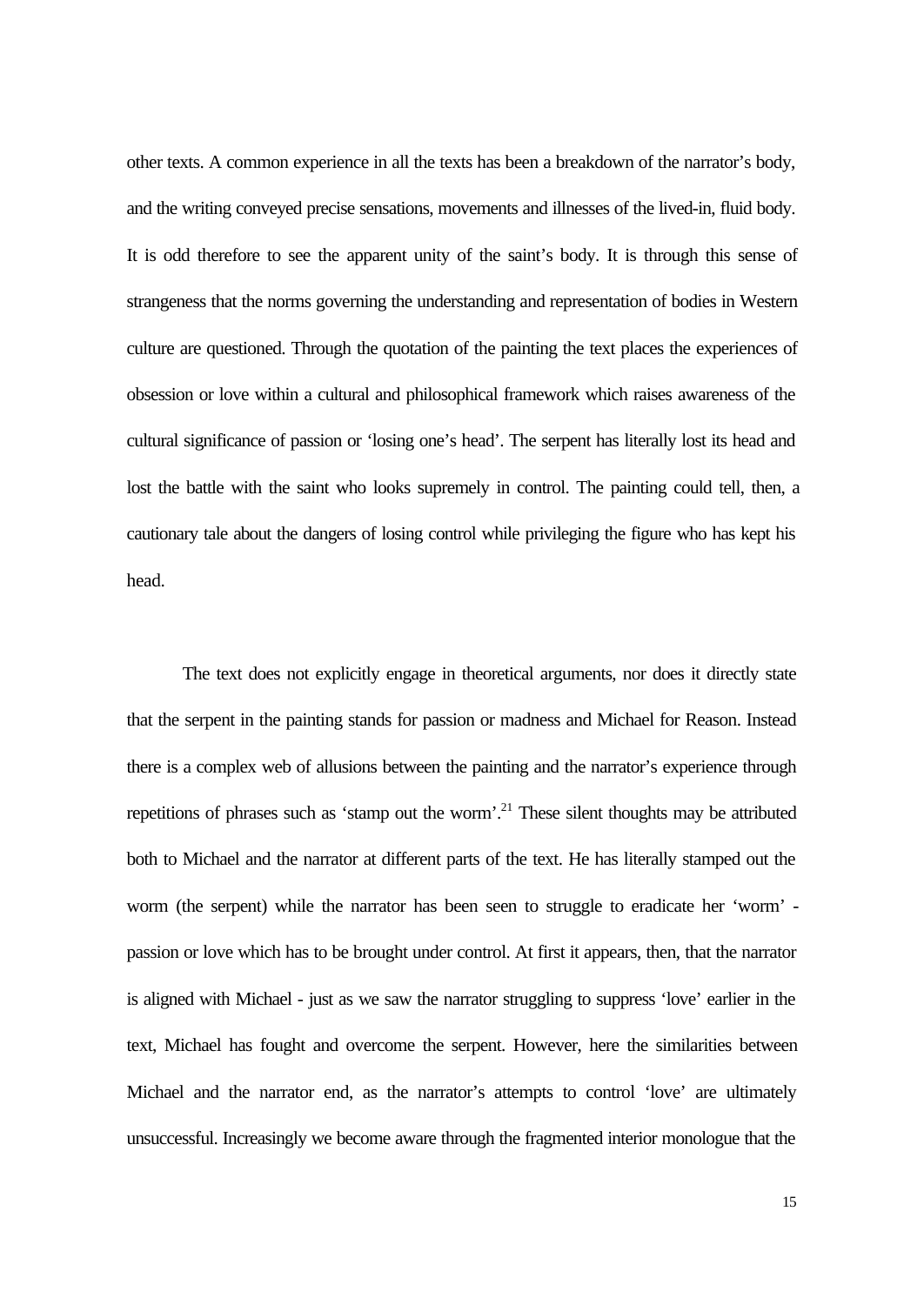narrator questions why her experiences with 'the worm of passion or madness' are different. Part of this questioning involves the implicit realisation that she is not the sort of self Michael appears to be and so cannot simply be aligned with him, despite her efforts to be like him in order to maintain dignity. At the same time a complex web of imagery which links this text with the other short texts in the book aligns the narrator's body and experiences with the serpent's .

The criticisms of Michael and his 'Mission' (of the title) which emerge through a series of narratorial reflections can be related to the theoretical models of difference outlined above. These criticisms and comments can be divided into three major areas: 1) Michael as a dominant sort of self and body in our culture to which the narrator does not have access; 2) the role of representation in privileging this dominant self and body; 3) what emerges as the violent domination of nature and the body and the eradication of different bodies, qualities and states in this culture.

1) Michael's self is based on certainties which elude the narrator. Self assured, young and proud, she reflects, he is certain he has done the right thing by beheading the serpent; in carrying out the 'Mission' (following instructions without question), he has acted on divine orders which establish a frame of meaning for his actions. His certainty is conveyed through his sturdy body and the type of body the painter gives him is also questioned by the narrator. It is not a fleshy but a hard body whose sturdiness is emphasised through the comparison with the serpent's: 'Two bodies. One is living, the other dead. The living one is standing on the dead one which he has just killed. The dead body, soft, yielding, contorted and arched. Its end rises up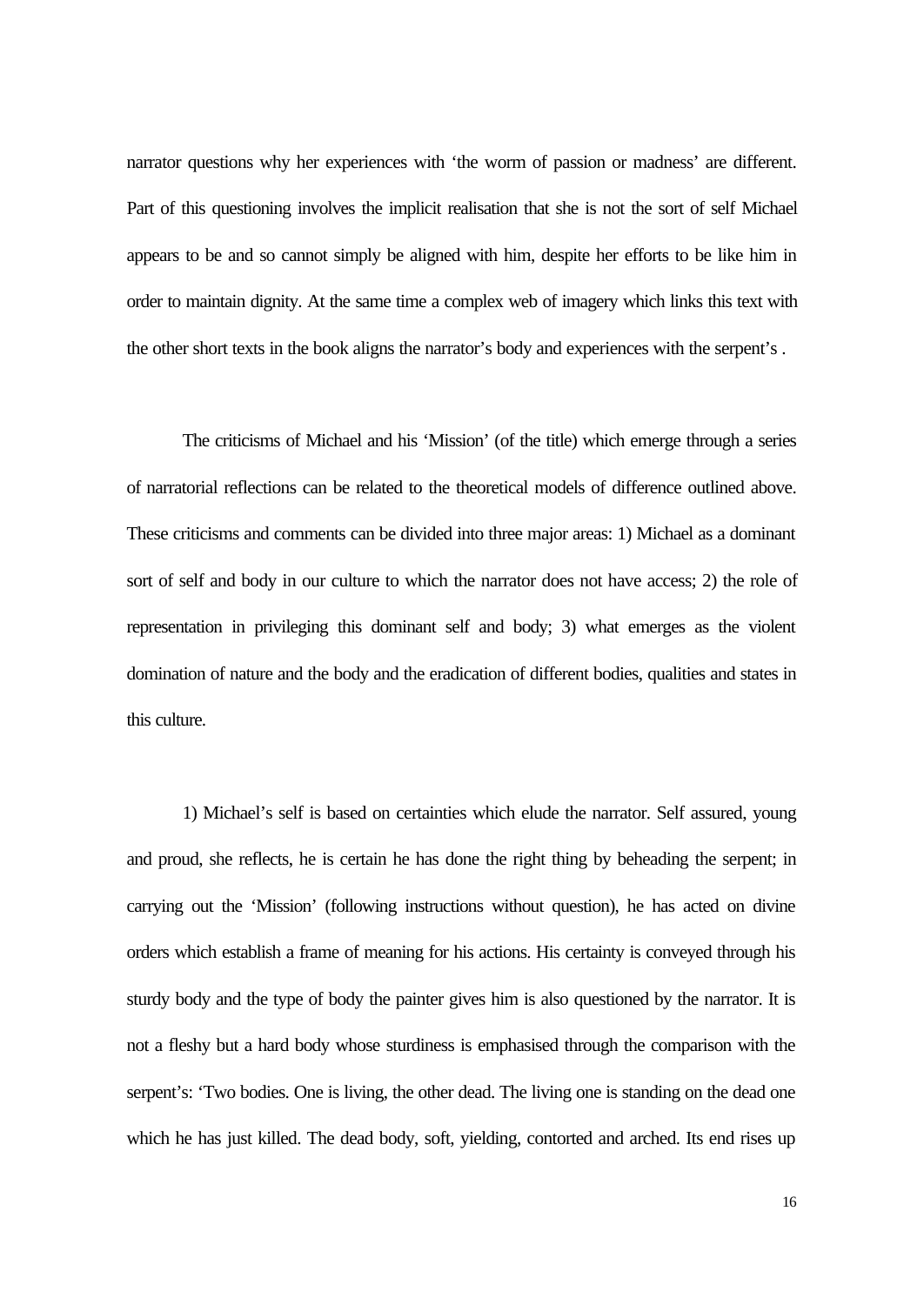thinly in the air, a uselessly bristling end. Beside the sturdy legs of the living one'.<sup>22</sup> Indeed, it is indirectly implied that the victor needs the dead body of the victim in order to highlight his mastery and power. This can be seen as an illustration of Irigaray's point that the subject needs to stand on solid ground provided by an object conceived as passive or dead matter. The qualities of decisive action come to be associated with Michael through a comparison with inaction and death. The narrator also believes Michael's body to be linked to machine-like qualities - an idea she thinks the painting promotes through his armour and weapon which has obeyed his command, translated his will into action. There is a spatial comparison between the saint's sword and the serpent's mouth with which it attempted to defend itself. Thus the painting suggests that the saint's body like his sword can be used as an instrument and can be controlled by the mind. It is implied by the painting that the serpent's mouth was not effective as a weapon as it lost the battle, so did not control its body effectively. Its body stands for a lack of control or reason.

In the 'models of difference' section I set up Nietzsche and Irigaray as philosophers who productively think culture as based on forgetting, or abstraction from, the body and nature. But in this painting we are presented with a body which parades itself in front of our gaze, therefore how can these theorists claim this area is overlooked in culture? The narrator's thoughts suggest that the painting reveals a very odd type of body, for it privileges a body which is actually a body-less body. This is linked in her thoughts about the role of the aesthetic in constructing and defining bodies.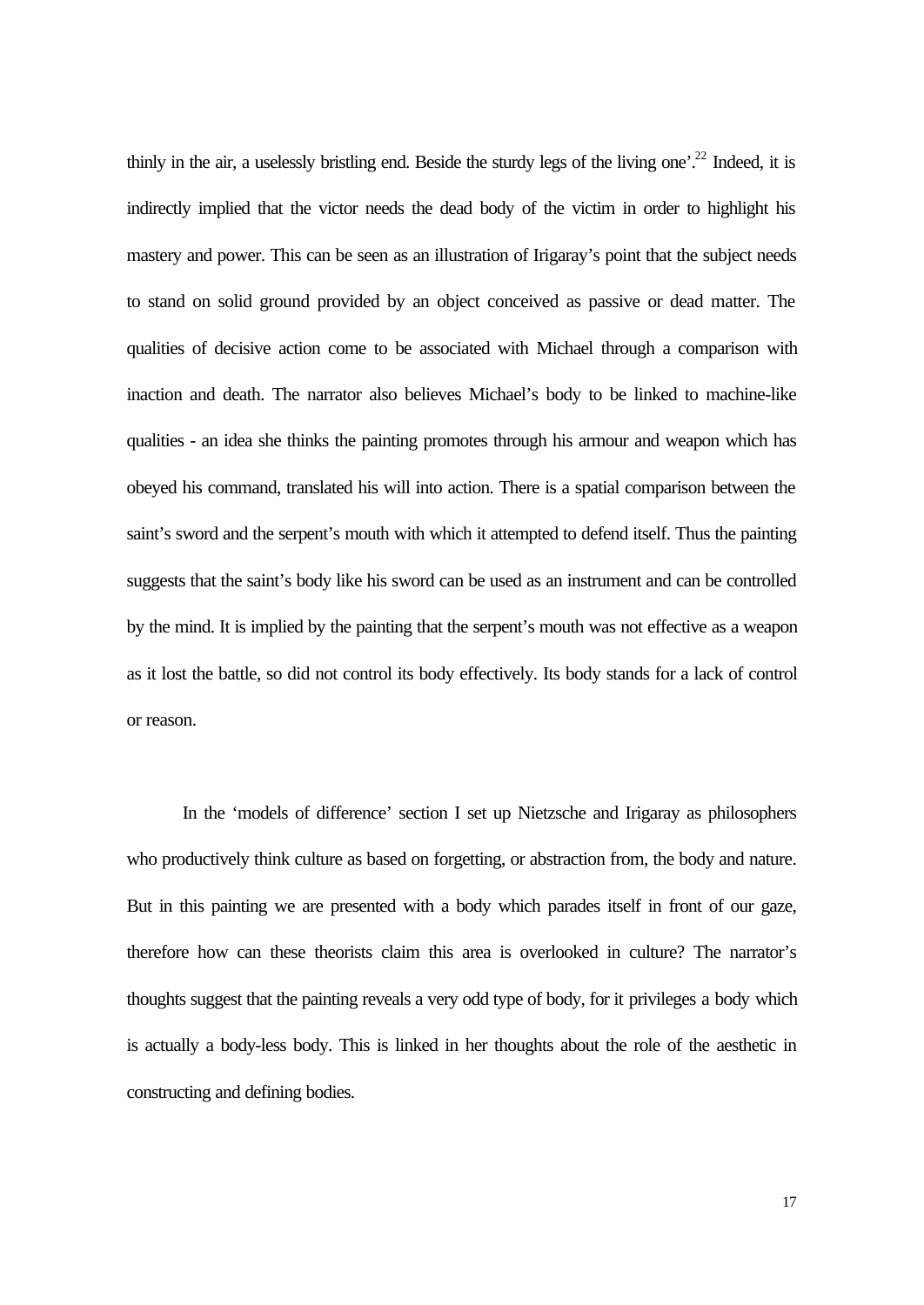2) The narrator's observations on the painting's frames draws attention to the painting's own status as representation. Three frames are noted in the course of the interior monologue: the frame of the picture; the blue transparent material which clings like a second skin to the saint's chest. This is described by the narrator as a display window. Another frame is formed by the marble balustrades and Michael's horizontally held sword which showcases his body, this time the lower parts. Thus, the narrator remarks, 'the murderer stands - well displayed - in a spotless white frame'.<sup>23</sup> The effect of the frames is to direct our eyes towards the saint's body and the qualities it promotes - strength, certainty and power, while reiterating borders and division which place the dead body of the serpent outside the frame. The narrator highlights the striking separation between Michael's body and its environment (the clear dividing line between Michael and the sky) which underscores Michael's separation from the material and natural world. The narrator believes that another effect of the framing is to turn the body into an abstract idea: 'Buckled on, closely fitting refinement which sets the trunk in the right light, presents it as a display window for firm flesh and muscular strength: making the graspable, ungraspable'.<sup>24</sup> The fleshy reality of the body with all its specificities is forgotten, as a general concept is formed. The narrator's thoughts reveal that this mode of representation ultimately promotes the idea of the body as ethereal and distinct from matter/nature/earth (the serpent), not a 'real' body but an 'idea' and 'ideal' of a body or even the body as mind. This abstraction of the body from the tangible appears to be held responsible in the narrator's mind for the violent scenario depicted in the painting, because making the tangible body into a replaceable concept means that the pain felt by the victim's body does not have to be thought as the reality of flesh is blocked out. The narrator thinks that killing will be repeated again and again because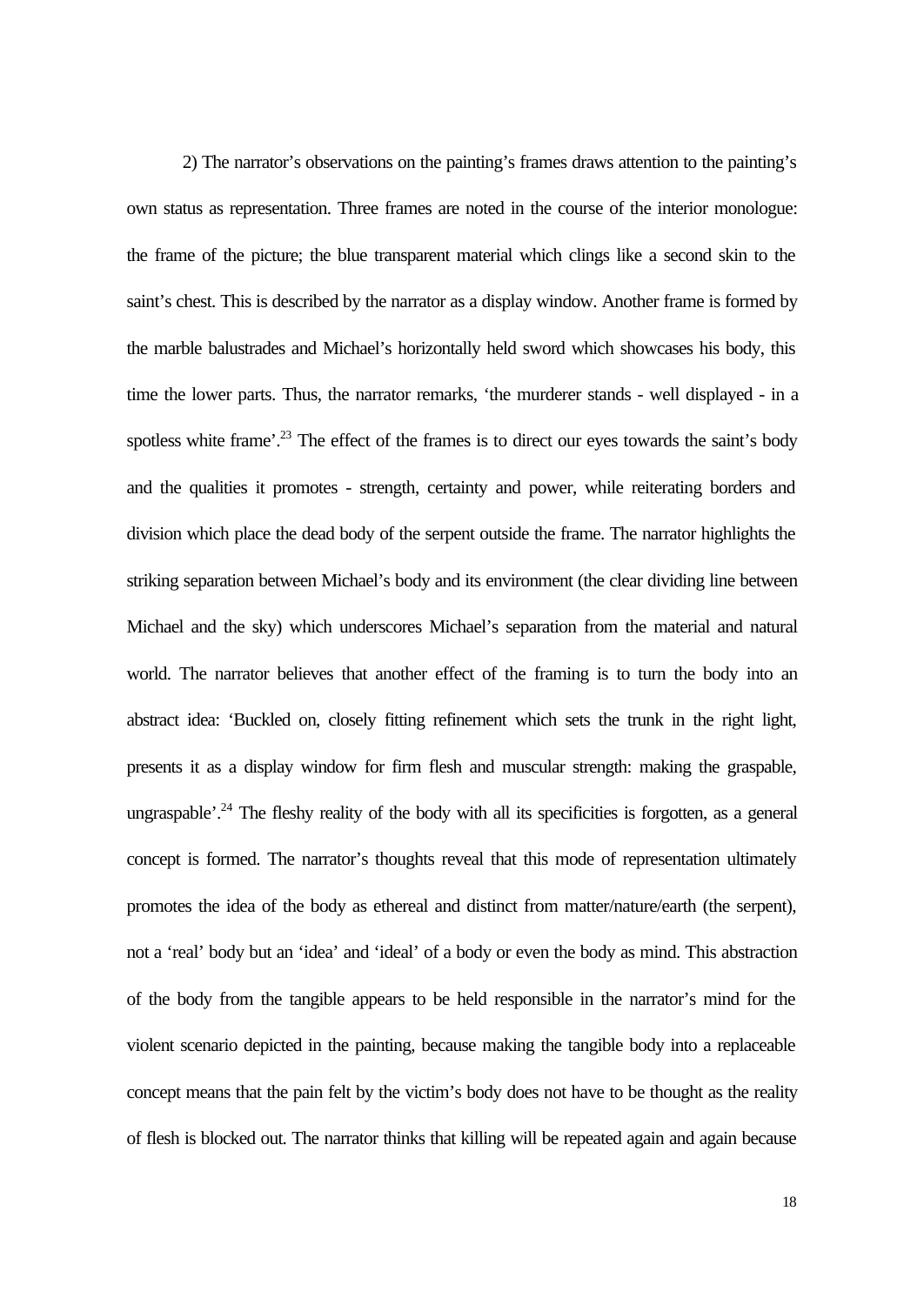the victim's pain is not dwelt on: 'He [Michael] will do it again. The divided body from which blood is flowing is a finished unit. […] He will just always win. For that he needs the living body. Again and again he will prove with a swift cut that every body is replaceable'.<sup>25</sup>

3) The serpent's broken body becomes a space where the suppressed knowledge of a fleshy body that is matter and nature is located. In Nietzsche's terms, then, the serpent embodies the differences which are forgotten in the formation of consciousness and concepts. In Irigaray's terms the violent scenario highlights the domination of nature and different bodies in Western culture which have to be eradicated to provide subjecthood for a few. The narrator draws our attention to Michael's standing place on the dead and marginal body - his sturdy certainty is based on the violent domination of the body of the other. The serpent, is also Michael's blindspot. However, even though he does not see the dead body of his victim, nor hear its truncated scream (the narrator points out that his ear is missing on the side of serpent's head) his very existence is based on it. Indeed, it seems that it is impossible for Michael to see the serpent - if he looked down and saw what he was standing on he would lose his balance and would cease to exist. The narrator's reading of the painting, on the other hand, allows for a different sight. Piero, through the frames and the dazzling presence of the saint, deliberately excludes the serpent which we are supposed to forget. The *narrator*, however, cannot forget and looks at cultural blindspots. We can see Nietzsche's active forgetting at work in the figure of Michael, but while repeating the story of culture's victory over chaotic forces, the painting reveals spaces of 'difference' which get left out of the main frame, but which are nevertheless present when concepts and norms are formed. Although Michael and his culture would like to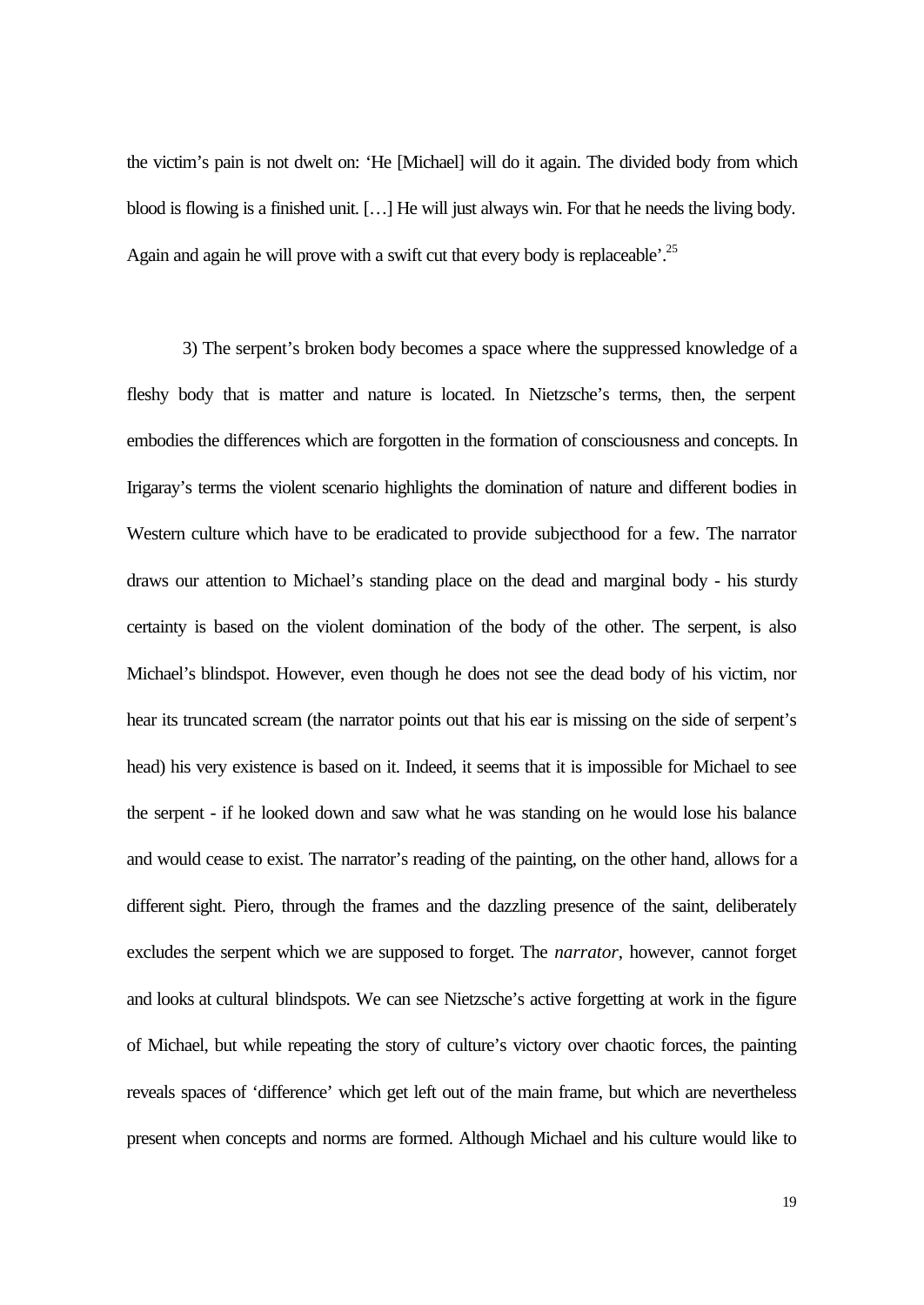forget the violent suppression of difference, these spaces are retained and remembered in the work of art. Thus the narrator's reading of the painting suggests that there are spaces of difference *within* culture which have oblique perspectives on dominant cultural narratives.

## **Conclusion**

Duden's texts do not just question the dominant ideas of selves and bodies in Western culture, but also explore different re-configurations of selves and bodies with fluid boundaries with their environment, and she writes from this space of cultural difference. The narrator's experience of her body and boundaries would seem to align her with the serpent rather than with Michael for, as we have seen in the story 'Übergang', the narrator is associated with a material, fleshy, fluid bleeding body which cannot be controlled. In the final section of the story 'Der Auftrag die Liebe', the link between the serpent and the narrator is more direct. The story ends with an erotic encounter between the nameless man and the narrator as she gives in to passion. Here we read 'the victor seals his battlefield'<sup>26</sup>, where the man's kiss is aligned with Michael's gesture of mastery and the narrator the battlefield over which he holds sway. This creates a striking paradox as the texts are narrated from an impossible position - from the space of the severed head or truncated body of the serpent which also recalls the image of the narrator's smashed head and mouth in 'Übergang'. The alignment with the serpent suggests that the texts are writing with a different language from the gaps of culture, from excluded realms which are eradicated or forgotten in order for there to be rational thought and speech. This different writing articulates the intensities, senses and movements immanent to her particular body and thus explores the realm Michael cannot see. The texts thus intimate that the usual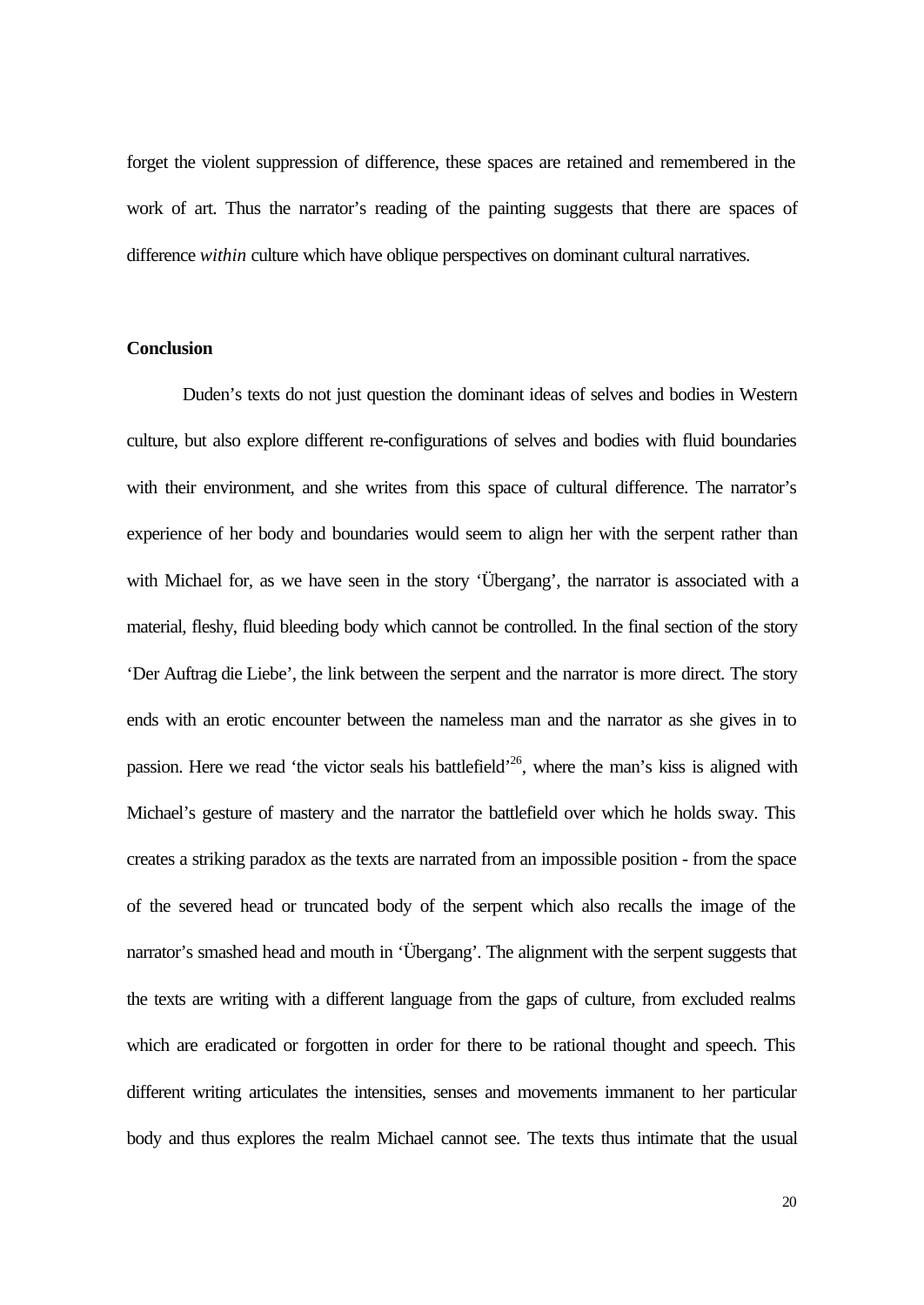dualisms, here symbolised by the 'Michael v serpent, reason v passion' dichotomies, do not operate. The narrator does not seem to fit into either category in the oppositional structure as she does not control her feelings and behead her passion, but is also not killed like the serpent. It is the revelation of the non-functioning of dualisms that makes Duden's writing important in a discussion of 'writing and difference'. It represents a radical way of thinking difference as the writing emerges from the gaps, from supposedly impossible spaces and blindspots, in a way which does not entail their becoming unintelligible. In the texts discussed above 'speaking passion/madness' or 'speaking the fragmenting body' does not descend into nonsense (the opposite of reason), but extends and changes writing itself. Rather than situate difference as absent or outside language, rather than locate difference beyond words, there is a using of language beyond itself.

<sup>1</sup> My translation of Anne Duden's statement, 'Ich nehme den Wahnsinn, das Monströse beim Wort' taken from an interview she gave with Sigrid Weigel. See Anne Duden and Sigrid Weigel, 'Schrei und Körper - Zum Verhältnis von Bildern und Schrift. Ein Gespräch über *Das Judasschaf*', in *Laokoon und kein Ende. Der Wettstreit der Künste*, ed. by Thomas Koebner (Munich, edition text + kritik, 1989), p.121.

l

<sup>2</sup> For further biographical information see the author's lectures in Anne Duden, *Zungengewahrsam* (Köln, Kiepenheuer und Witsch, 1999), especially pp.11-32. For general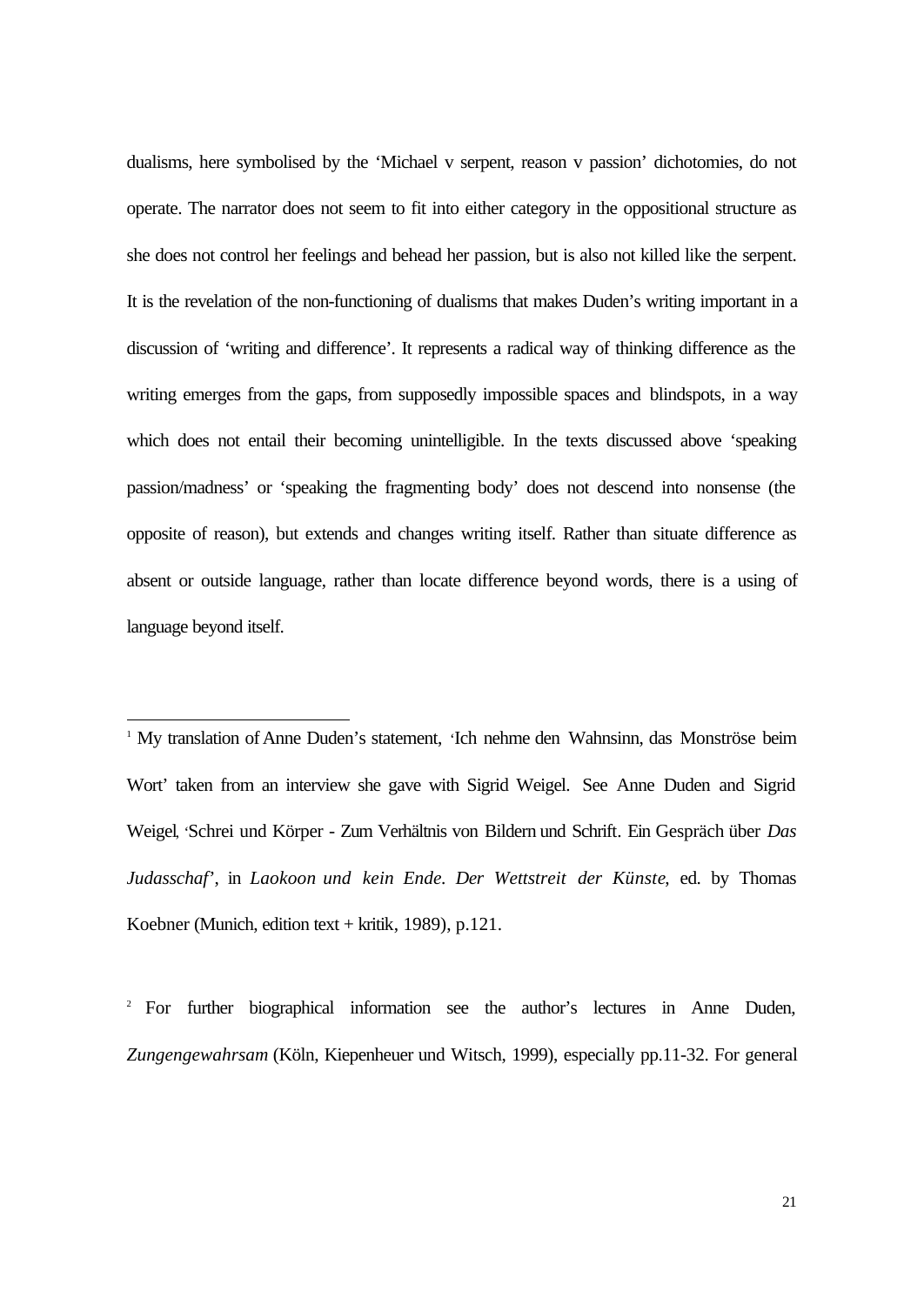background information on the author see Anne-Katrin Reulecke's entry in *Kritisches Lexikon zur deutschsprachigen Gegenwartsliteratur*, 10/1.

<sup>3</sup> Translations from www.geocities.com/thenietzschechannel (1/02/02). The German can be found as 'Über Wahrheit und Lüge im aussermoralischen Sinn', in Friedrich Nietzsche, *Gesammelte Werke in Drei Bänden*, ed. by Karl Schlechta, vol. 3 (Munich, Carl Hanser Verlag), pp.309-322.

4 Ibid., p.310.

l

 $<sup>5</sup>$  Ibid., p.311.</sup>

<sup>6</sup> See also Christine Battersby's discussion of Nietzsche and this essay in particular in *The Phenomenal Woman* (Oxford, Polity Press, 1998), pp.137-138.

<sup>7</sup> Luce Irigaray, *Speculum of the Other Woman*, trans. by G. Gill (Ithaca, Cornell University Press, 1985), p.365.

8 Ibid., p.133.

 $9$  Ibid., p.134.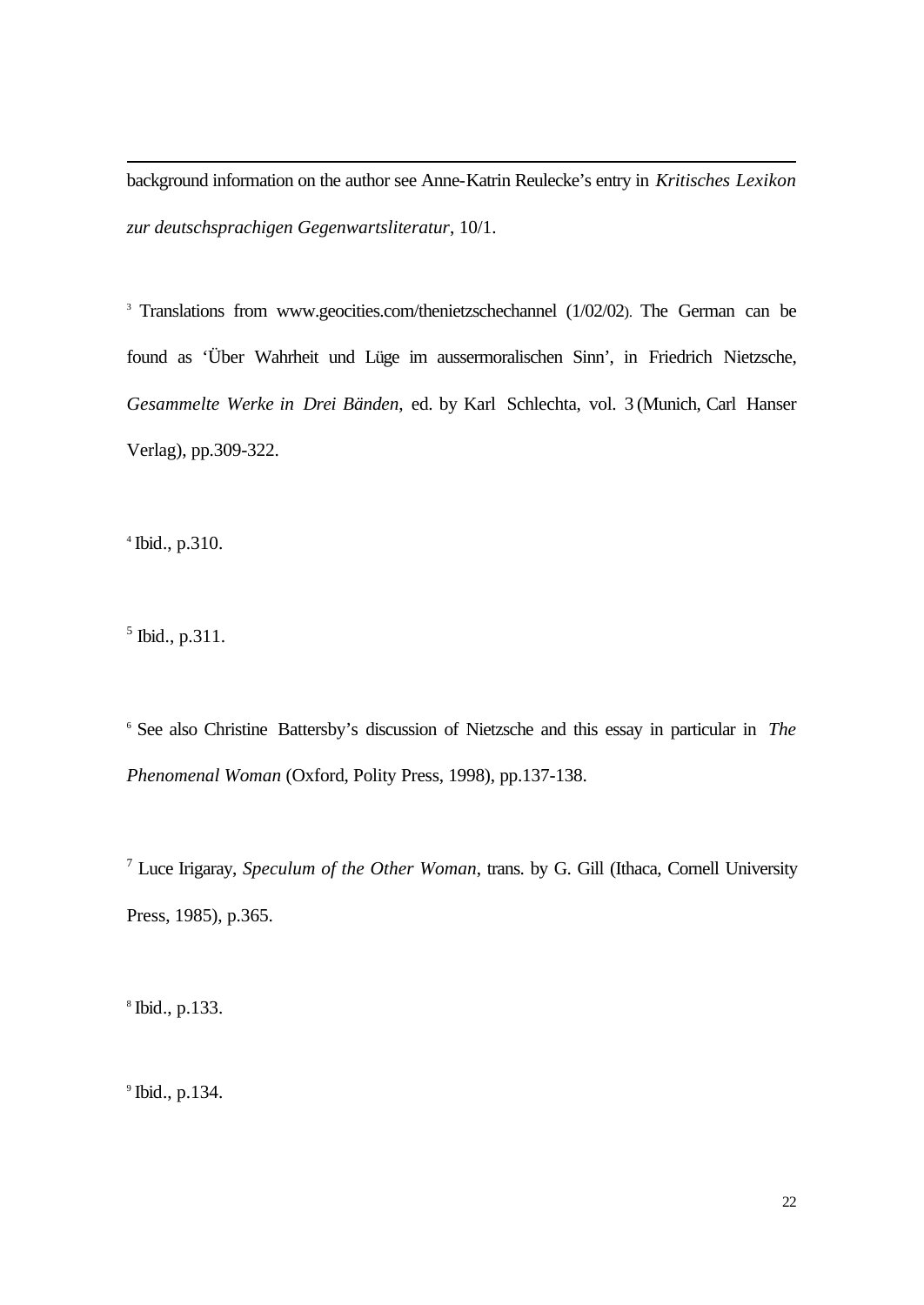<sup>10</sup> Anne Duden, *Übergang* (Berlin, Rotbuch Verlag, 1982, second edition 1996). English translation: Anne Duden, *The Opening of the Mouth*, trans. by Della Couling (London, Pluto, 1985).

l

 $11$  Duden, p.69. References to the German text are to the second edition (1996). Page numbers in parentheses follow the German original: 'Er preßte sich quallig ausdehnend die Kehle hoch ich möchte tot sein -, riß den bandagierten Höllenrachen, der nichts als geschlossen und bewegungslos sein wollte, mit wüster Kraft und Gewalt auf, so daß ein Stechen, Ziehen, Ricken und Schneiden die hinterstenWinkel des Gehirns durchfetzte, und wälzte sich dann als schleimig schwarzrote Substanz wie Rotwein mit darunter geschlagenem Ei in eine Wanne' (p.69).

<sup>12</sup> Duden, pp.69-70: 'Dann hielt mich jemand fest, [...] hielt die Nierenschale so, daß der ganze Vorgang als etwas Endliches erkennbar wurde und sagte klar und deutlich: Es ist gleich vorbei, es ist das Blut im Magen, das rausmuß' (pp.69-70).

<sup>13</sup> Duden, p.79: 'Mir ist jedenfalls noch nie jemand begegnet, der so oder ähnlich ausgesehen hätte' (p.79).

<sup>14</sup> Duden, p.61: 'dicke, nicht mehr endende Schleimfäden verbanden jetzt Gesicht und Nierenschale zu einer losen Einheit' (p.61).

 $15$  Duden, p.63: 'grenzenlosen Chaos der Welt' (p.63).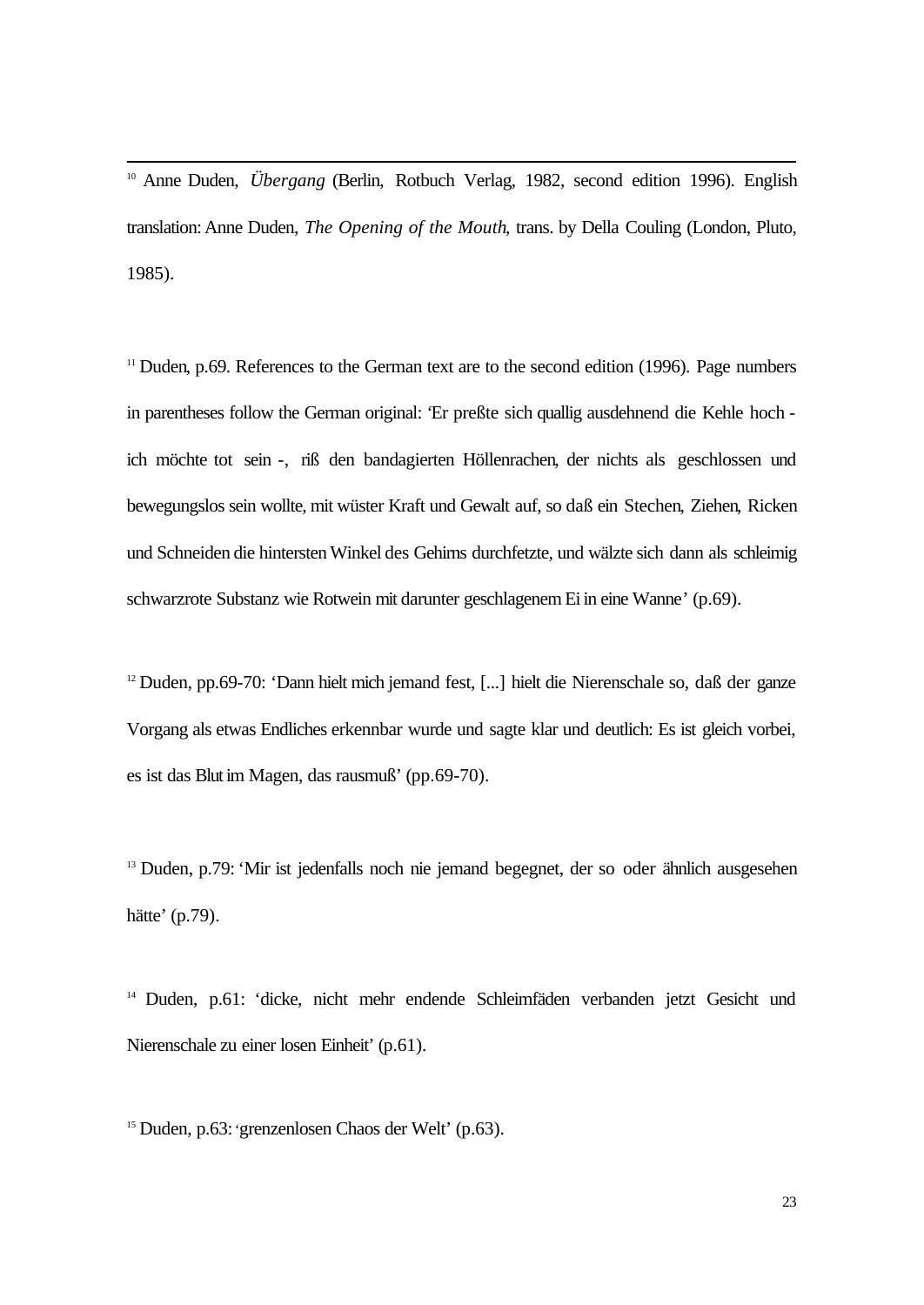<sup>16</sup> Duden, p.69: 'Sie wollten etwas von mir, mich erkennen oder wiedererkennen, wollten es mir auch noch beweisen. Ich war aber nichts Erkenn- oder Identifizierbares [...] ein irgendwo schwebend verharrendes, dämmriges Dasein, ein Zustand, der mit ihrem Bild von mir nicht übereinstimmte' (p.69).

l

 $17$  For further reading on the interrelation between language, writing and the body, see Elaine Scarry, *The Body in Pain: The Making and Unmaking of the World* (New York and Oxford, Oxford University Press, 1985).

<sup>18</sup> Duden, p.76: 'Lop-sided and crooked, nothing but a grimace, I hung there in my harness. There was nothing, no thought, no feeling, no image, that could have led me out of this eternity.' 'Schief und krumm, eine einzige Grimasse, hing ich da in meiner Halterung. Es gab nichts, keinen Gedanken, kein Gefühl, kein Bild, das mich aus dieser Ewigkeit herausgeführt hätte' (p.76).

<sup>19</sup> Duden, p.76 (translation modified by me): 'Der Stab druchragte mich wie ein Pfahl […] Er wuchs in mir, nahm beständig an Umfang zu und wurde länger. Ich spürte mich schon mit ihm anschwellen. Er drängte das Geklumpe fort; […] stieß er auf etwas Hartes […] Von dort machte er sich über meinen Hals auf den Weg in die Eingeweide. Das Weiche begann zu revoltieren' (p.76).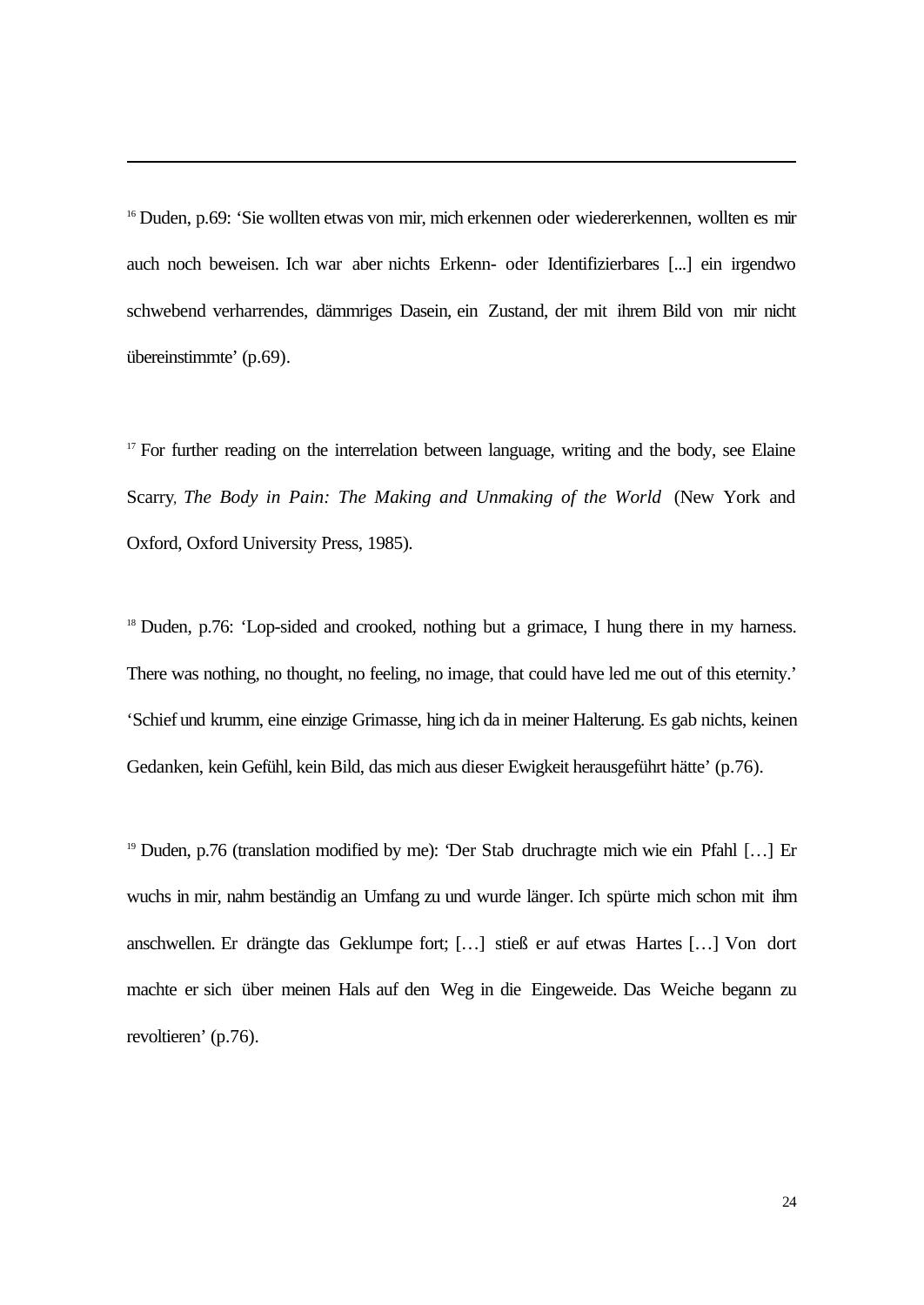<sup>20</sup> The painting shows St. Michael in gauze and dazzling armour standing on the body of the serpent whose head he has just cut off and holds in his right hand. The painting, originally a side panel of a triptych, is located in The National Gallery, London. It can be seen at: http://cgfa.sunsite.dk/francesc/p-france12.htm

<sup>21</sup> Duden, p.111: 'wie einen Wurm zertreten.'  $(p.111)$ .

l

 $22$  Duden, p.112: 'Zwei Körper. Der eine lebt, der andere ist tot. Der lebende steht auf dem toten, den er gerade erst getötet hat. Der tote Körper weich, nachgiebig, gewunden und gekrümmt. Sein Ende ragt dünn in die Luft, ein nutzlos aufbegehrendes Ende. Neben den stämmigen Beinen des lebenden' (p.111).

<sup>23</sup> Duden, p.116: 'So steht der Mörder - gut ausgerichtet - in einem reinlich weißen [...]Rahmen' (p.115).

<sup>24</sup> Duden, p.115: 'Angeschnallte, eng anliegende Veredelung, die den Rumpf ins rechte Licht rückt, ihn als Schaufenster für festes Fleisch und Muskelkraft präsentiert: das Faßbare unfaßbar machen' (p.114).

 $25$  Duden, p.117: Er wird es wieder tun. Der zweigeteilte Leib, aus dem Blut fließt, ist eine erledigte Einheit. […] Er wird nur immer siegen. Dafür benötigt er den lebenden Leib. Immer wieder wird er schnellen Schnitts beweisen, daß jeder Körper zu ersetzen ist' (pp.115-116).